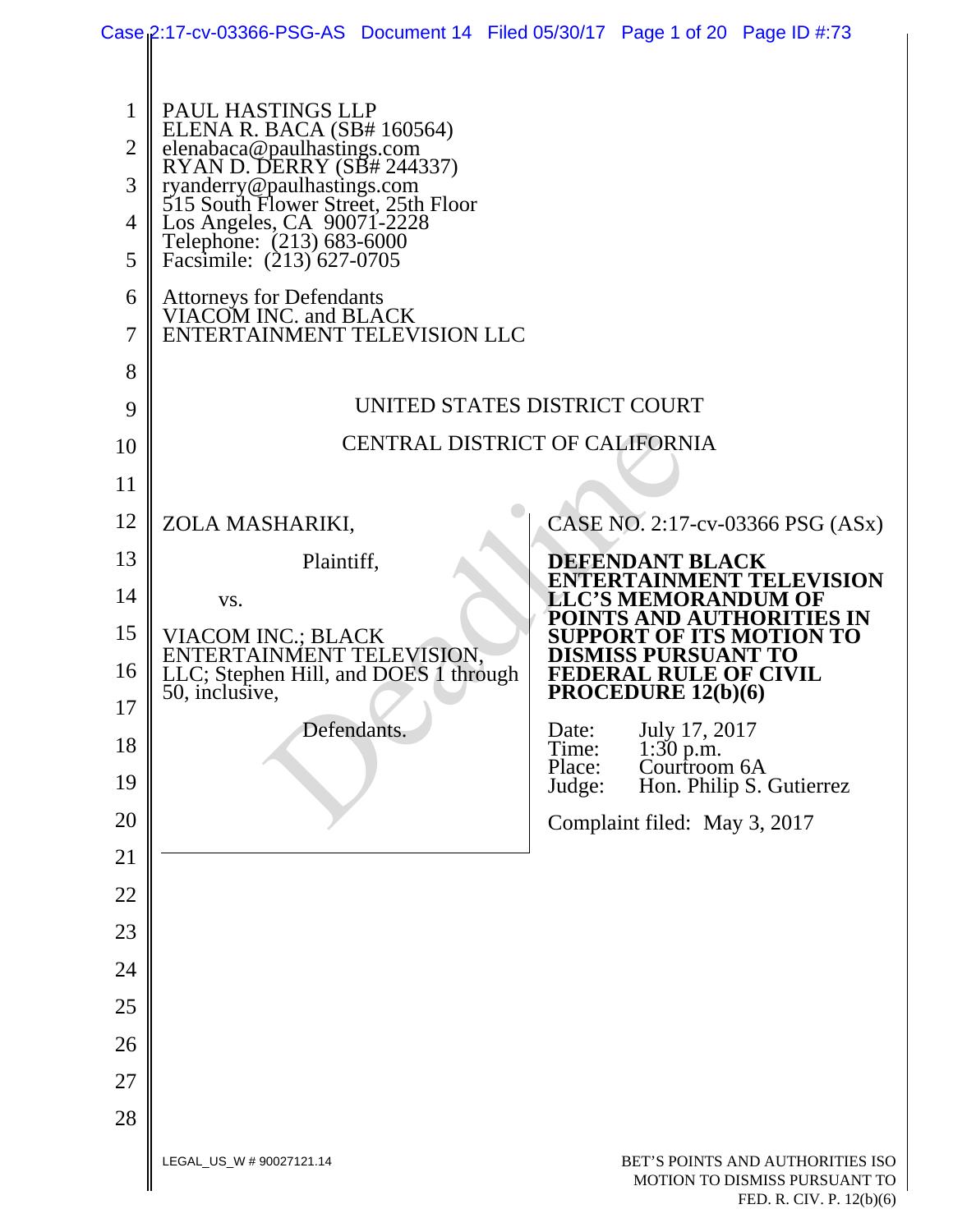|                |     | Case 2:17-cv-03366-PSG-AS Document 14 Filed 05/30/17 Page 2 of 20 Page ID #:74                                                     |
|----------------|-----|------------------------------------------------------------------------------------------------------------------------------------|
|                |     |                                                                                                                                    |
| $\mathbf{1}$   |     | <b>TABLE OF CONTENTS</b>                                                                                                           |
| $\overline{2}$ |     | Page                                                                                                                               |
| 3              | Ι.  |                                                                                                                                    |
| $\overline{4}$ | II. | RULE 8 REQUIRED MASHARIKI TO PLEAD FACTS<br>DEMONSTRATING PLAUSIBLE CLAIMS AGAINST BET 3                                           |
| 5              | Ш.  | MASHARIKI'S COMPLAINT MUST BE DISMISSED BECAUSE<br>IT IS LITTLE MORE THAN "SHOTGUN PLEADING"  4                                    |
| 6              | IV. |                                                                                                                                    |
| 7              |     | A.                                                                                                                                 |
| 8              |     | <b>B.</b>                                                                                                                          |
| 9              |     | Mashariki's Fails To State A Legally Viable Claim of                                                                               |
| 10             |     | The "Statements" Described In Paragraphs 57, 70, 72 and<br>207 Are Too Vague To Be Actionable As Defamation 7<br>1.                |
| 11             |     | 2.                                                                                                                                 |
| 12             |     | . 9                                                                                                                                |
| 13             |     | Mashariki's Defamation Claim Further Fails Because She<br>3.                                                                       |
| 14             |     |                                                                                                                                    |
| 15             |     | C.<br>Mashariki's Deficient Second, Eighth, and Eighteenth Claims<br>For Relief Should Be Dismissed Without Leave to Amend 13      |
| 16             | V.  |                                                                                                                                    |
| 17             |     |                                                                                                                                    |
| 18             |     |                                                                                                                                    |
| 19             |     |                                                                                                                                    |
| 20             |     |                                                                                                                                    |
| 21             |     |                                                                                                                                    |
| 22             |     |                                                                                                                                    |
| 23             |     |                                                                                                                                    |
| 24             |     |                                                                                                                                    |
| 25             |     |                                                                                                                                    |
| 26             |     |                                                                                                                                    |
| 27             |     |                                                                                                                                    |
| 28             |     |                                                                                                                                    |
|                |     | BET'S POINTS AND AUTHORITIES ISO<br>LEGAL_US_W # 90027121.14<br>$-i-$<br>MOTION TO DISMISS PURSUANT TO<br>FED. R. CIV. P. 12(b)(6) |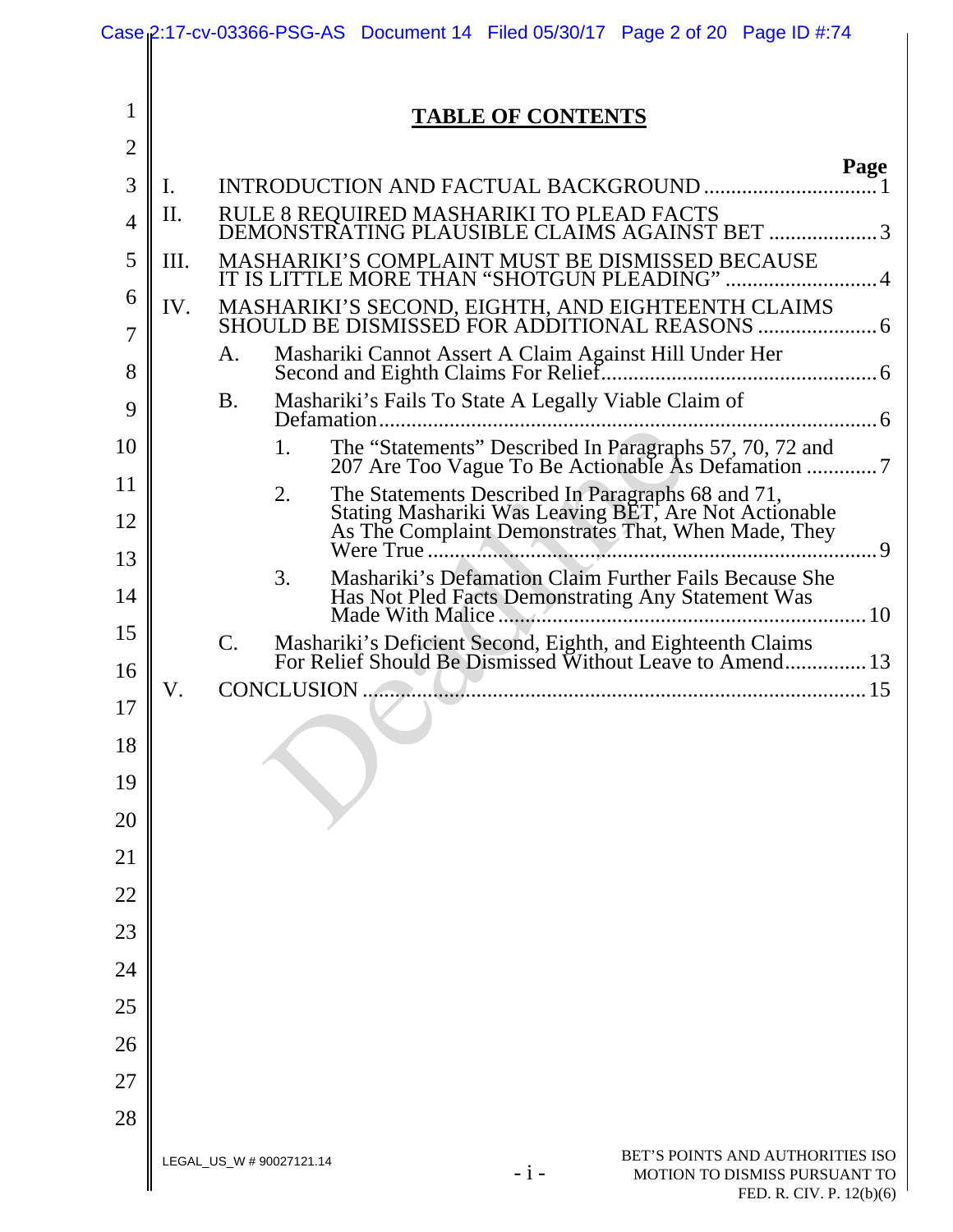|                | Case 2:17-cv-03366-PSG-AS Document 14 Filed 05/30/17 Page 3 of 20 Page ID #:75                                                          |  |  |  |  |  |
|----------------|-----------------------------------------------------------------------------------------------------------------------------------------|--|--|--|--|--|
|                |                                                                                                                                         |  |  |  |  |  |
| 1              | <b>TABLE OF AUTHORITIES</b>                                                                                                             |  |  |  |  |  |
| $\overline{2}$ | Page(s)                                                                                                                                 |  |  |  |  |  |
| 3              | <b>Cases</b>                                                                                                                            |  |  |  |  |  |
| $\overline{4}$ | Ampex Corp. v. Cargle,                                                                                                                  |  |  |  |  |  |
| 5              |                                                                                                                                         |  |  |  |  |  |
| 6              | Ashcroft v. Iqbal,                                                                                                                      |  |  |  |  |  |
| $\overline{7}$ |                                                                                                                                         |  |  |  |  |  |
| 8              | Associated Gen. Contractors of Cal., Inc. v. Carpenters,                                                                                |  |  |  |  |  |
| 9              |                                                                                                                                         |  |  |  |  |  |
| 10             | Bell Atl. Corp. v. Twombly,                                                                                                             |  |  |  |  |  |
| 11             |                                                                                                                                         |  |  |  |  |  |
| 12<br>13       | Destfino v. Kennedy,<br>No. CV-F-08-1269 LJO DLB, 2009 WL 63566 (E.D. Cal. Jan. 8,                                                      |  |  |  |  |  |
| 14             | EEOC v. La Rana Hawaii,                                                                                                                 |  |  |  |  |  |
| 15             |                                                                                                                                         |  |  |  |  |  |
| 16             | Eminence Capital LLC v. Aspeon, Inc.,                                                                                                   |  |  |  |  |  |
| 17             |                                                                                                                                         |  |  |  |  |  |
| 18<br>19       | Foman v. Davis,<br>371 U.S. 178 (1962).                                                                                                 |  |  |  |  |  |
| 20             | United States ex rel. Fryberger v. Kiewit Pac. Co.,                                                                                     |  |  |  |  |  |
| 21             |                                                                                                                                         |  |  |  |  |  |
| 22             | Gilbert v. Sykes,                                                                                                                       |  |  |  |  |  |
| 23             | Jacobson v. Schwarzenegger,                                                                                                             |  |  |  |  |  |
| 24             |                                                                                                                                         |  |  |  |  |  |
| 25             | Janken v. GM Hughes Elecs.,                                                                                                             |  |  |  |  |  |
| 26             |                                                                                                                                         |  |  |  |  |  |
| 27             | Kottle v. Northwest Kidney Ctrs.,                                                                                                       |  |  |  |  |  |
| 28             |                                                                                                                                         |  |  |  |  |  |
|                | BET'S POINTS AND AUTHORITIES ISO<br>LEGAL_US_W # 90027121.14<br>$-$ ii $-$<br>MOTION TO DISMISS PURSUANT TO<br>FED. R. CIV. P. 12(b)(6) |  |  |  |  |  |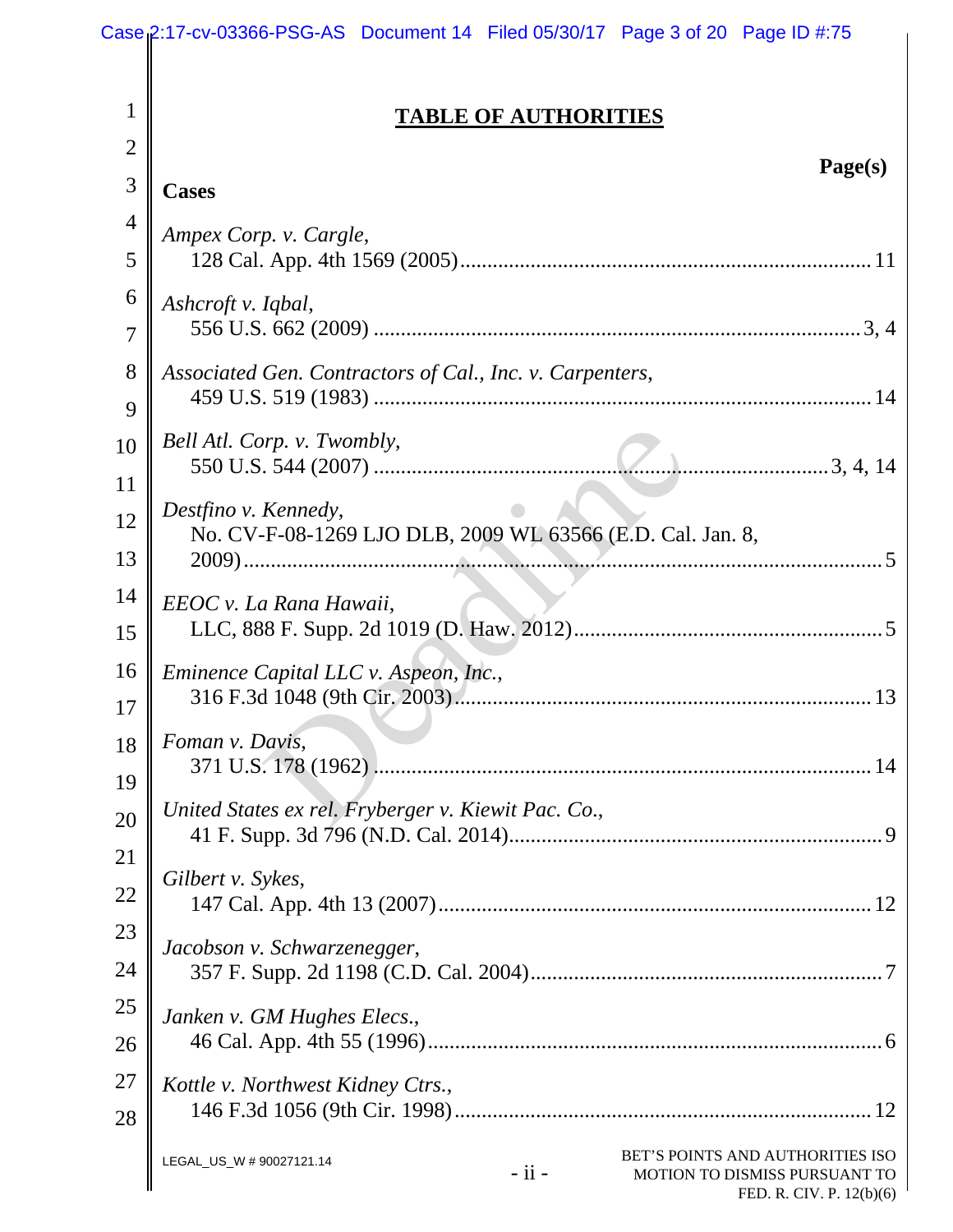|                | Case 2:17-cv-03366-PSG-AS Document 14 Filed 05/30/17 Page 4 of 20 Page ID #:76                                                                 |  |  |  |  |
|----------------|------------------------------------------------------------------------------------------------------------------------------------------------|--|--|--|--|
|                |                                                                                                                                                |  |  |  |  |
| 1              | <b>TABLE OF AUTHORITIES</b>                                                                                                                    |  |  |  |  |
| $\overline{2}$ | (continued)                                                                                                                                    |  |  |  |  |
| 3              | Page                                                                                                                                           |  |  |  |  |
| 4              | Makaeff v. Trump Univ., LLC,                                                                                                                   |  |  |  |  |
| 5              |                                                                                                                                                |  |  |  |  |
| 6              | McGarry v. Univ. of San Diego,                                                                                                                 |  |  |  |  |
| 7              |                                                                                                                                                |  |  |  |  |
| 8              | Miller v. Maxwell Int'l, Inc.,                                                                                                                 |  |  |  |  |
| 9              |                                                                                                                                                |  |  |  |  |
| 10             | Nicosia v. De Rooy,                                                                                                                            |  |  |  |  |
| 11             |                                                                                                                                                |  |  |  |  |
| 12             | PAI Corp. v. Integrated Sci. Sols., Inc., $\sim$<br>No. C-06-5349 JSW (JCS), 2007 WL 1229329 (N.D. Cal. Apr. 25,                               |  |  |  |  |
| 13             |                                                                                                                                                |  |  |  |  |
| 14             | Reader's Digest Association v. Superior Court,                                                                                                 |  |  |  |  |
| 15             |                                                                                                                                                |  |  |  |  |
| 16             | Richardson v. HRHH Gaming Senior Mezz, LLC,                                                                                                    |  |  |  |  |
| 17             |                                                                                                                                                |  |  |  |  |
| 18             | Roe v. Doe,<br>No. C 09-0682 PJH, 2009 U.S. Dist. LEXIS 59440 (N.D. Cal., Jun.                                                                 |  |  |  |  |
| 19             |                                                                                                                                                |  |  |  |  |
| 20             | Rudnick v. McMillan,                                                                                                                           |  |  |  |  |
| 21             |                                                                                                                                                |  |  |  |  |
| 22             | Saul v. United States,                                                                                                                         |  |  |  |  |
| 23             |                                                                                                                                                |  |  |  |  |
| 24             | Schreiber Distrib. Co. v. Serv-Well Furniture Co.,                                                                                             |  |  |  |  |
| 25             |                                                                                                                                                |  |  |  |  |
| 26             | Smith v. Maldonado,                                                                                                                            |  |  |  |  |
| 27             |                                                                                                                                                |  |  |  |  |
| 28             |                                                                                                                                                |  |  |  |  |
|                | BET'S POINTS AND AUTHORITIES ISO<br>LEGAL_US_W # 90027121.14<br>$-$ iii $-$<br>MOTION TO DISMISS PURSUANT TO<br>$FFD$ $R$ $CIV$ $P$ $12(h)(6)$ |  |  |  |  |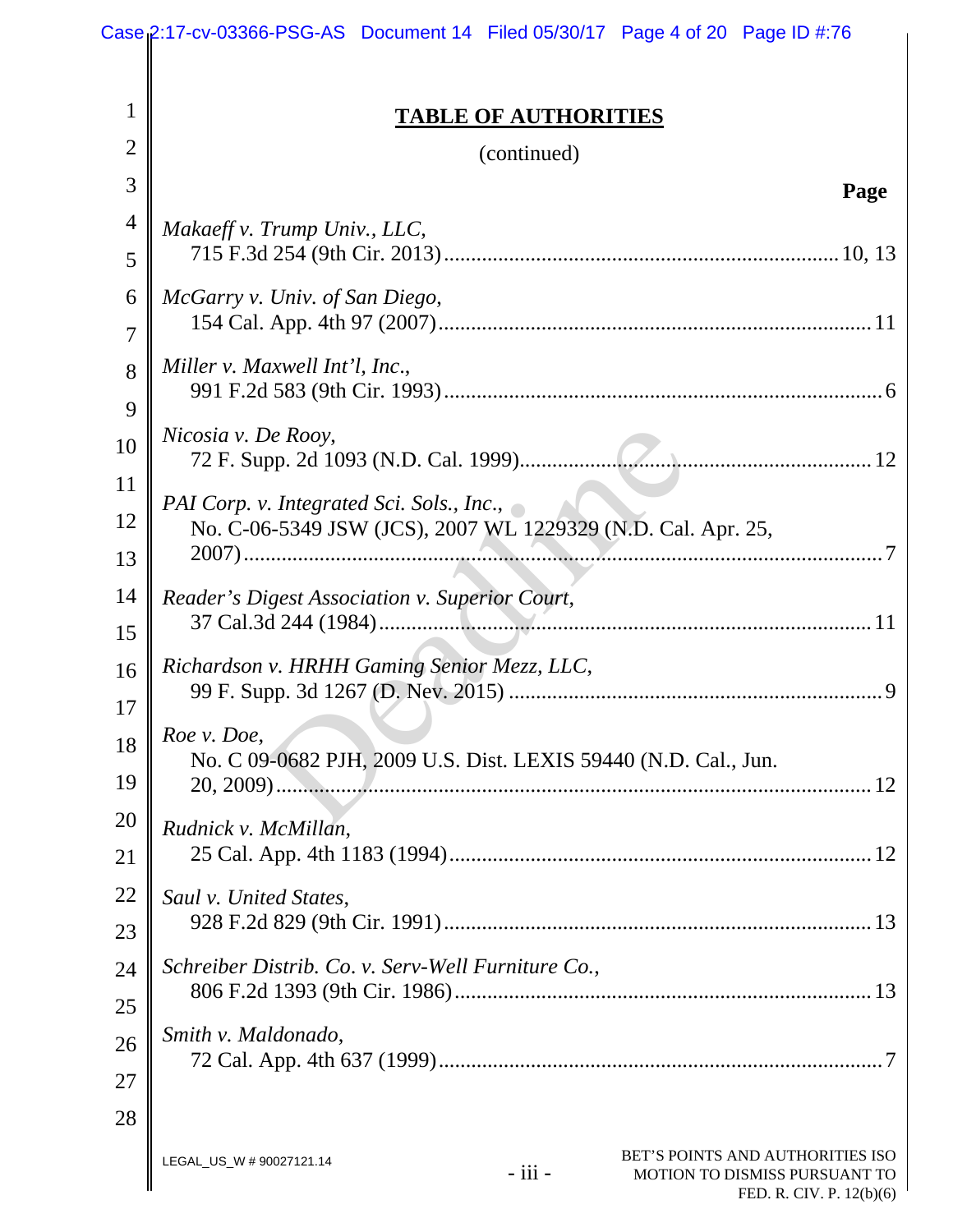|                | Case 2:17-cv-03366-PSG-AS Document 14 Filed 05/30/17 Page 5 of 20 Page ID #:77                                                     |  |  |  |  |
|----------------|------------------------------------------------------------------------------------------------------------------------------------|--|--|--|--|
|                |                                                                                                                                    |  |  |  |  |
| 1              | <b>TABLE OF AUTHORITIES</b>                                                                                                        |  |  |  |  |
| $\overline{2}$ | (continued)                                                                                                                        |  |  |  |  |
| 3              | Page                                                                                                                               |  |  |  |  |
| $\overline{4}$ | Sollberger v. Wachovia Securities, LLC,                                                                                            |  |  |  |  |
| 5              | No. SACV 09-0766 AG (ANx), 2010 WL 2674456 (C.D. Cal. Jun.                                                                         |  |  |  |  |
| 6              |                                                                                                                                    |  |  |  |  |
| $\overline{7}$ | <b>Statutes</b>                                                                                                                    |  |  |  |  |
| 8              | Cal. Civ. Code                                                                                                                     |  |  |  |  |
| 9              |                                                                                                                                    |  |  |  |  |
| 10             |                                                                                                                                    |  |  |  |  |
| 11             | <b>Other Authorities</b>                                                                                                           |  |  |  |  |
| 12             | Fed. R. Civ. P.                                                                                                                    |  |  |  |  |
| 13             |                                                                                                                                    |  |  |  |  |
| 14             |                                                                                                                                    |  |  |  |  |
| 15             |                                                                                                                                    |  |  |  |  |
| 16             |                                                                                                                                    |  |  |  |  |
| 17             |                                                                                                                                    |  |  |  |  |
| 18             |                                                                                                                                    |  |  |  |  |
| 19             |                                                                                                                                    |  |  |  |  |
| 20             |                                                                                                                                    |  |  |  |  |
| 21             |                                                                                                                                    |  |  |  |  |
| 22             |                                                                                                                                    |  |  |  |  |
| 23             |                                                                                                                                    |  |  |  |  |
| 24             |                                                                                                                                    |  |  |  |  |
| 25             |                                                                                                                                    |  |  |  |  |
| 26             |                                                                                                                                    |  |  |  |  |
| 27             |                                                                                                                                    |  |  |  |  |
| 28             |                                                                                                                                    |  |  |  |  |
|                | BET'S POINTS AND AUTHORITIES ISO<br>LEGAL_US_W # 90027121.14<br>$-iv -$<br>MOTION TO DISMISS PURSUANT TO<br>FED R CIV P $12(b)(6)$ |  |  |  |  |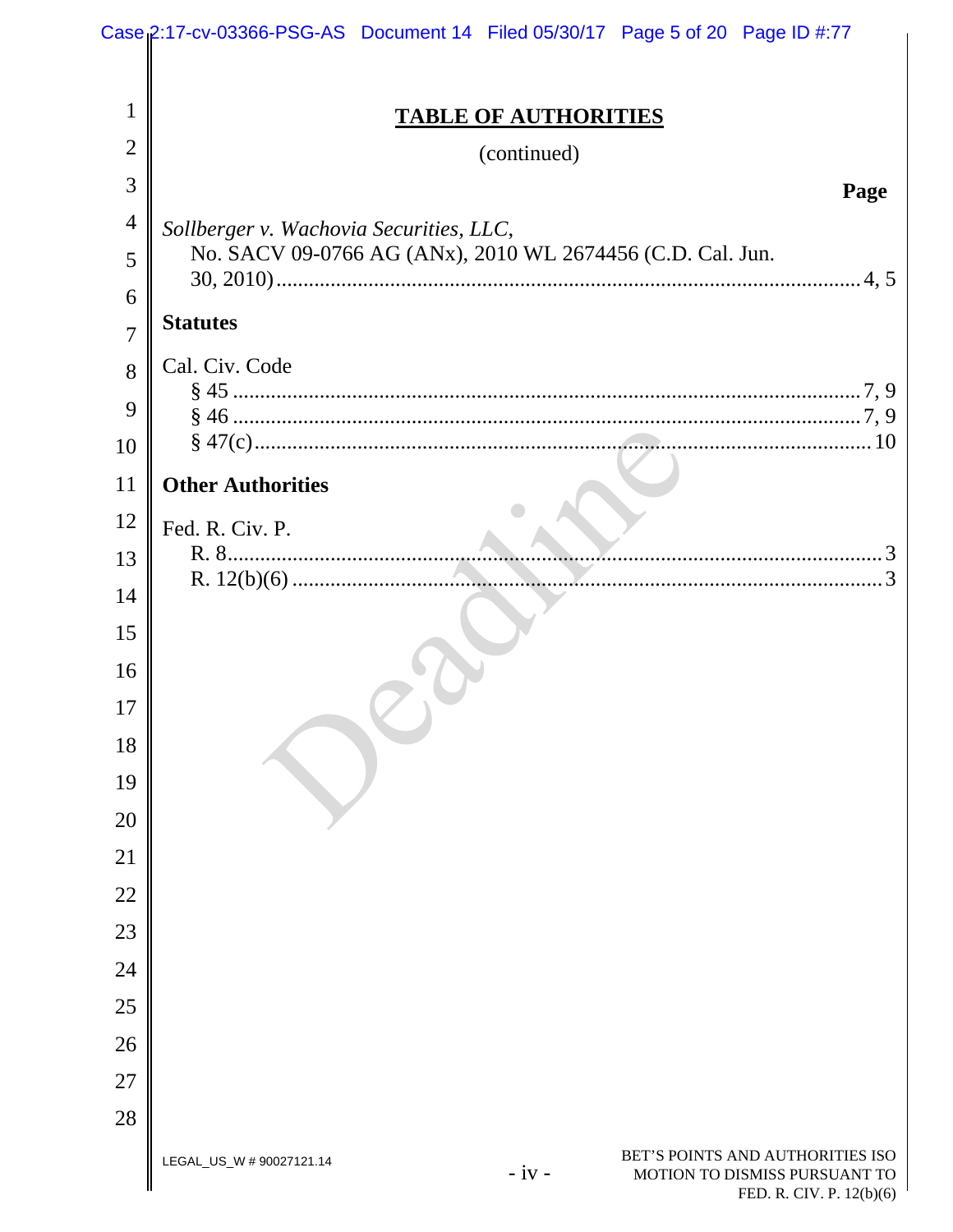1

# **I. INTRODUCTION AND FACTUAL BACKGROUND<sup>1</sup>**

2 3 4 5 6 7 8 9 10 11 12 13 14 No one has treated Plaintiff Zola Mashariki ("Mashariki") unfairly, let alone unlawfully. For over thirty-five years, BET® has shared with the world the culture, strength, varied experiences, and stories of the Black community through its television, online, and mobile platforms. For more than a decade, Debra Lee (Chairman and CEO of Defendant Black Entertainment Television LLC ("BET")) has been at its helm, leading an executive team largely comprised of women and persons of color. Lee's and BET's commitment to providing opportunities and advancement to women is long-standing and real. $2$  BET, with the support of Lee, offered Mashariki a contract as BET's Executive Vice President and Head of Original Programming ("BET-EVP Contract"). *See* Dkt. No. 1 at ¶ 24. BET, with the support of Lee, gave Mashariki an opportunity to work in television, despite Mashariki's prior experience being *solely* in the production of feature films, not episodic television. *Id.* at ¶ 4.

15 16 17 18 19 20 21 22 By Mashariki's own admission, her time at BET was tumultuous; peers and subordinates complained about Mashariki's behavior and management style which led BET to propose that Mashariki work with a professional coach.<sup>3</sup> *Id*. at  $\P\P$ 9,44 and 46. Lee needed an effective leader for BET's Original Programming; she came to realize that Mashariki was not that person. Lee elected to exercise BET's right to end the BET-EVP Contract before its natural term. Before Lee could meet with Mashariki to communicate her decision, Mashariki left work and, eventually, began a leave of absence. shariki a contract as BET's Executive Vice Presic<br>ogramming ("BET-EVP Contract"). See Dkt. No<br>of Lee, gave Mashariki an opportunity to work in<br>sprior experience being *solely* in the production c<br>evision. Id. at ¶ 4.<br>fasha

23

LEGAL\_US\_W # 90027121.14 - 1 - BET'S POINTS AND AUTHORITIES ISO 24 25 26 27 28  $\overline{a}$ 1 For the purposes of this Motion, where relevant, BET accepts, as "true", Mashariki's factual allegations. Nonetheless, BET adamantly denies that anyone treated Mashariki unlawfully, including Defendant Stephen Hill. <sup>2</sup> *See, e.g.* Request for Judicial Notice dated May 30, 2017, filed concurrently herewith ("RJN"), Ex. A (*BET Networks' Leading Women Defined Summit*, established and led by Lee) *available at* http://www.bet.com/topics/l/leadingwomen-defined.html. <sup>3</sup> One BET employee who worked for Mashariki retained an attorney and accused Mashariki of pregnancy discrimination.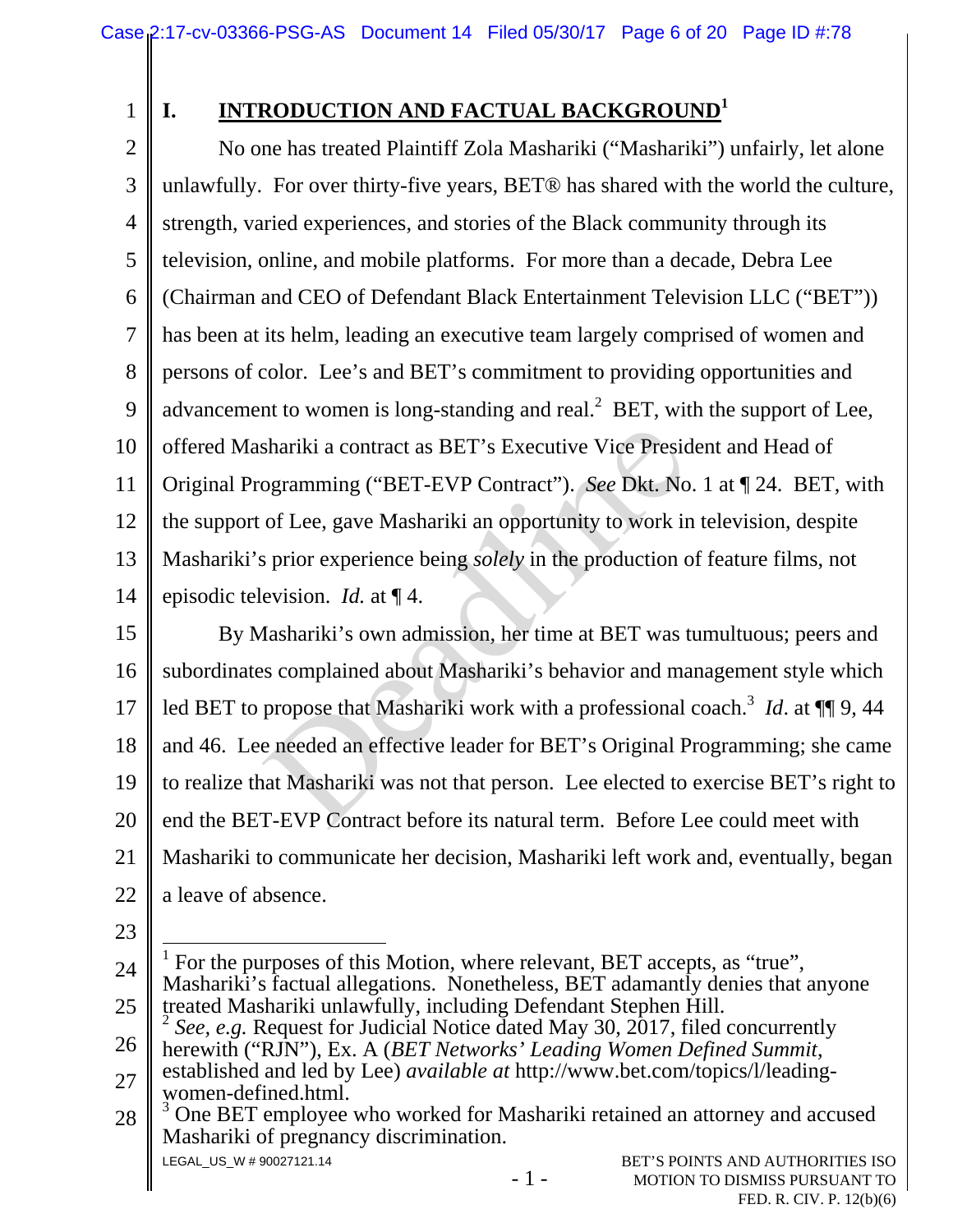1 2 3 4 5 6 7 8 9 10 On February 28, 2017, the day before Mashariki's scheduled return-to-work date, Mashariki was informed (through her counsel) that her employment was being terminated and she need not report to work the next day. Dkt. No. 1 at ¶ 63. During the ensuing discussions, Mashariki's lawyer said that Mashariki had planned to extend her leave to April 11, 2017; out of compassion and empathy, BET said it would therefore make the *effective date* of the termination April 11, 2017. *See* Dkt. No. 1 at 16 FN 1, ¶ 66. The BET-EVP Contract contemplated a 60 day period following termination during which health benefits and salary continued and Mashariki could consider whether to execute a standard separation and general release agreement in the form that was attached to the BET-EVP Contract.

11 12 13 14 15 16 17 18 19 20 21 22 23 24 One month later, on March 29, 2017, Lee announced in two internal communications that Stephen Hill, President of Programming (and Mashariki's supervisor), had resigned; in the interim his duties would be assumed by Connie Orlando, a female senior executive at BET. Dkt. No. 1 at ¶¶ 67-68. Lee also mentioned in one of those communications that Mashariki "will also be departing the network." *Id*. Inexplicably, Mashariki sent dozens of BET employees a deceptive, if not dishonest, email: despite having received notice February 28, 2017 and multiple communications thereafter that her BET-EVP Contract and employment was terminated, Mashariki implied to the world that she was, in fact, still employed by BET and would be returning to her position following her medical leave. *Id.* at ¶ 70. The confusion Mashariki's email caused, accompanied by her lawyer's statements to the press, triggered an alleged "media storm" and required BET to respond. *Id.* at ¶¶ 72; *see, e.g.*, Request for Judicial Notice ("RJN") Ex. B. eement in the form that was attached to the BET-H<br>month later, on March 29, 2017, Lee announced i<br>tions that Stephen Hill, President of Programmin,<br>had resigned; in the interim his duties would be<br>female senior executive a

25 26 27 28 Mashariki then sued—filing a complaint designed more with an eye towards securing press coverage than framing legally cognizable claims. The Complaint is filled with inflammatory argument and unsupported legal conclusion. For example, Mashariki claims BET, under Debra Lee's leadership, fosters a "good old boys'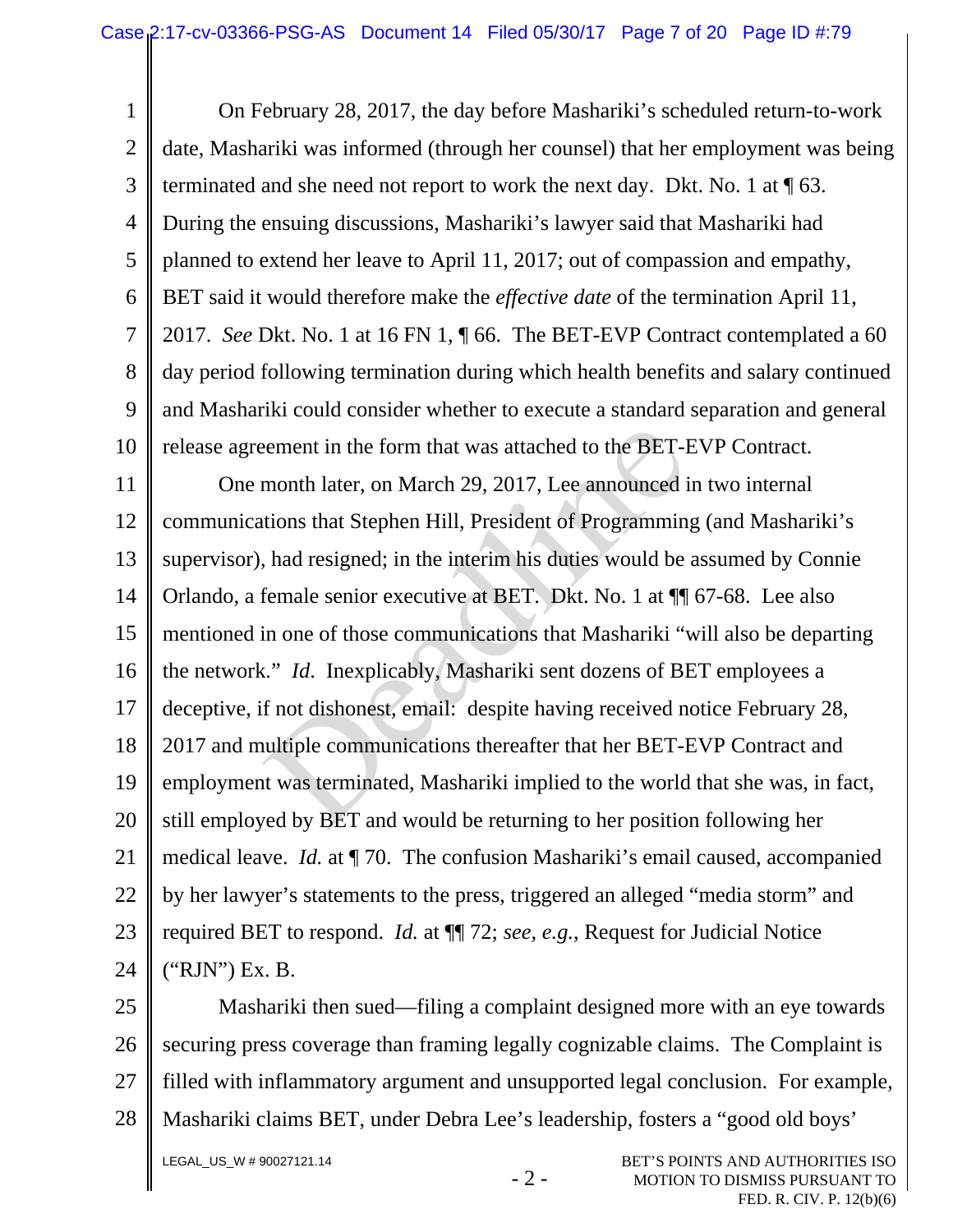1 2 3 4 5 6 7 8 9 10 11 club" and "misogynistic culture [that] oppresses women in the workplace." Dkt. No. 1 at 8:14, ¶ 29. Mashariki included rumors and sensational descriptions of alleged events that do not appear to relate to any of her listed eighteen claims. For example, Mashariki describes an unidentified female co-worker as being "in a 'dark place,'" and another unidentified female co-worker who purportedly told Mashariki that Hill's micromanaging felt as though Hill was "'keeping his boot on the back of her neck.'" *Id*. at ¶¶ 33, 52. Worse still, Mashariki conflates parties and, within her claims, does little more than list the legal elements. Ultimately, Mashariki places this Court—and BET—in the impermissible position of not actually knowing what the alleged factual basis is for her eighteen claims, or whether they can be validly stated.

12 13 14 15 16 Accordingly, BET moves to dismiss the entire complaint, with its "shotgun pleading." BET also requests that three other claims be dismissed with prejudice because two that are asserted against BET's former executive, Hill, cannot be asserted against him as a matter of law; and, as for the eighteenth claim, Mashariki has not and will not be able to state a legally cognizable claim for defamation. factual basis is for her eighteen claims, or whether<br>ordingly, BET moves to dismiss the entire compla<br>BET also requests that three other claims be dism<br>o that are asserted against BET's former executive<br>innst him as a matt

17

18

## **II. RULE 8 REQUIRED MASHARIKI TO PLEAD FACTS DEMONSTRATING PLAUSIBLE CLAIMS AGAINST BET**

19 20 21 22 23 Federal Rule of Civil Procedure 12(b)(6) provides for the dismissal of a case where the complaint fails to state a claim upon which relief can be granted. In reviewing a motion to dismiss under Rule 12(b)(6), a court must accept the allegations in the complaint as true and draw all reasonable inferences in favor of the plaintiff. *See Bell Atl. Corp. v. Twombly*, 550 U.S. 544, 555 (2007).

LEGAL\_US\_W # 90027121.14 BET'S POINTS AND AUTHORITIES ISO 24 25 26 27 28 However, to survive a challenge to the legal sufficiency of the claims under Rule 12(b)(6), a plaintiff must allege "more than labels and conclusions." *Twombly*, 550 U.S. at 555. Courts "are not bound to accept as true a legal conclusion couched as a factual allegation." *Ashcroft v. Iqbal*, 556 U.S. 662, 678 (2009) (citing *Twombly*, 550 U.S. at 555) (internal quotation marks omitted). Naked assertions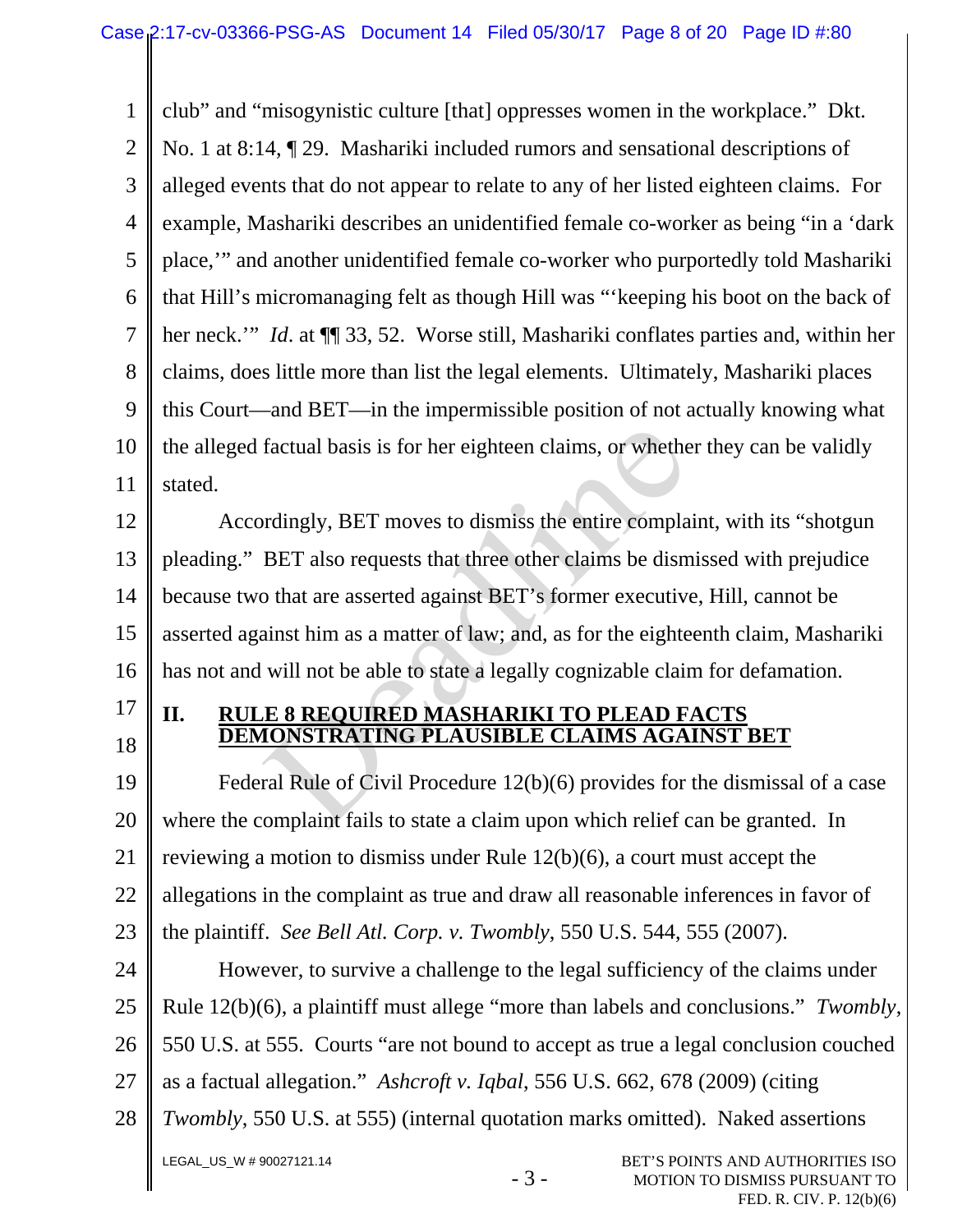1 devoid of further factual enhancement or "threadbare recitals of the elements of a

2 claim for relief, supported by mere conclusory statements," are insufficient to

3 survive a motion to dismiss. *Id*. at 663. Instead, a plaintiff's factual allegations

4 5 must "state a claim to relief that is plausible on its face." *Twombly*, 550 U.S. at 556, 570.

6 7

23

24

25

26

27

28

## **III. MASHARIKI'S COMPLAINT MUST BE DISMISSED BECAUSE IT IS LITTLE MORE THAN "SHOTGUN PLEADING"**

8 9 10 Beyond containing sufficient factual allegations, a complaint must also demonstrate clarity regarding the interplay of factual allegations, the respective claims for relief, and alleged wrongdoer.

11 12 13 14 15 16 17 18 19 Courts in the Ninth Circuit are intolerant of what has been colloquially termed "shotgun pleadings." Such offending pleadings are "where the plaintiff recites a collection of general allegations toward the beginning of the Complaint, and then 'each count incorporates every antecedent allegation by reference [.]'"). *Sollberger v. Wachovia Securities, LLC*, No. SACV 09-0766 AG (ANx), 2010 WL 2674456, at \*4 (C.D. Cal. Jun. 30, 2010) (citations omitted). Courts have found them "unacceptable", in that they "overwhelm defendants with an unclear mass of allegations and make it difficult or impossible for defendants to make informed responses to the plaintiff's allegations." *Id*. elief, and alleged wrongdoer.<br>ts in the Ninth Circuit are intolerant of what has b<br>otgun pleadings." Such offending pleadings are "<br>llection of general allegations toward the beginnin<br>ach count incorporates every anteceden

20 21 22 Imprecision results in uncertainty regarding each claim—unfairly limiting defendants' and the court's ability to adjudicate (much less, understand) the issues before it:

> Simply put, then, the problem with a shotgun pleading is that it prevents the parties and the court from understanding what the case is really about because the pleadings are cluttered with irrelevant and unrelated facts. The consequence is that discovery becomes a fool's errand in which parties seek out facts relating to claims whose parameters are so fuzzy, amorphous and ill-defined as to be utterly indeterminate.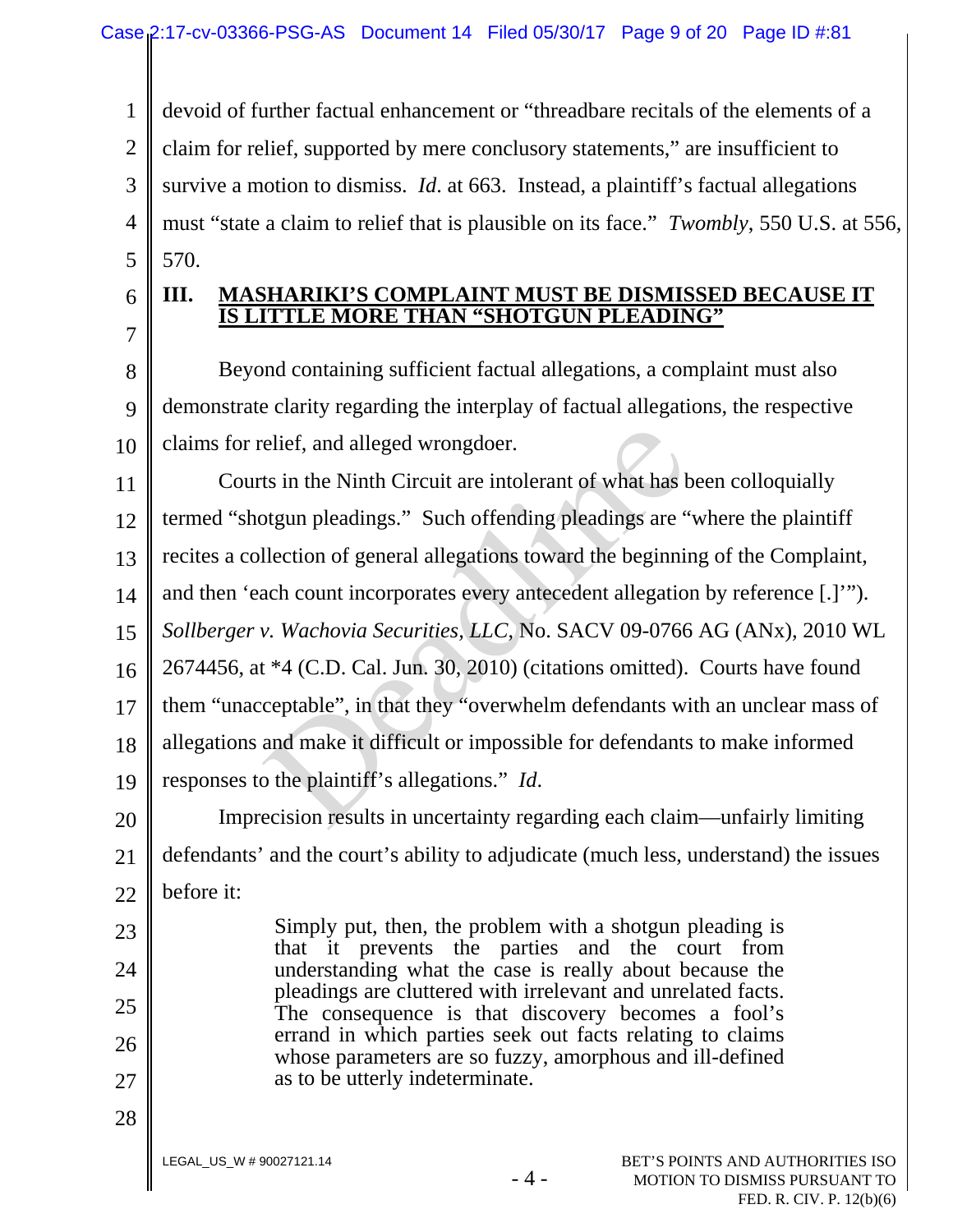1 *Destfino v. Kennedy*, No. CV-F-08-1269 LJO DLB, 2009 WL 63566 at \*6 (E.D.

2 Cal. Jan. 8, 2009) (citations omitted).

3 4 5 6 7 8 9 10 11 Here, Mashariki does precisely that. The first 19 pages of the Complaint (75 paragraphs to be precise) purport to provide the factual support of each of Mashariki's eighteen claims. *See generally* Dkt. No. 1. The initial paragraph in each claim then states: "Ms. Mashariki re-alleges and incorporates by each and every allegation in this Complaint as if fully set forth herein." *See, e.g.,* Dkt. No. 1, at ¶¶ 76, 85, 94. What then follows is little more than the legal elements of each claim. *See, e.g*., Dkt. No. 1, at ¶¶ 77-78, 86-89, 95-103. As a result, it is unclear from her Complaint which allegation(s) is/are intended to support which claim(s) for relief.

12 13 14 15 16 17 Mashariki compounds the confusion—likely to mask the fact that Viacom has been improperly joined—by conflating Viacom and BET (collectively referring to both as "the Company") throughout the Complaint. *See, e.g*., Dkt. No. 1 at ¶ 3 ("[T]he Company unlawfully terminated Ms. Mashariki . . .");  $\P$  27 ("[T]he Company has discriminated and retaliated against her . . ."); ¶ 35 ("The Company also denied . . ."). omplaint which allegation(s) is/are intended to suppose<br>
nariki compounds the confusion—likely to mask thereoperly joined—by conflating Viacom and BET<br>
the Company") throughout the Complaint. *See, e*<br>
mpany unlawfully te

18 19 20 21 22 23 24 25 26 27 Mashariki, impermissibly, has made it impossible to discern the alleged misconduct of each party, as required. *See Sollberger*, 2010 WL 2674456 at \*4 (explaining improper use of the omnibus term 'Defendants,' without identifying specific alleged wrongs); *EEOC v. La Rana Hawaii*, LLC, 888 F. Supp. 2d 1019, 1046 (D. Haw. 2012) ("[T]he majority of the Complaint refers collectively to 'Defendants' without distinction between the two parties. . . . [Plaintiff] must allege specifically what wrongdoing it is assigning to each Defendant."). No one should have to guess. Indeed, due process compels that Mashariki provide sufficient notice of what facts she contends support her claims as to each of the named Defendants. Accordingly, while certain claims should be dismissed with

28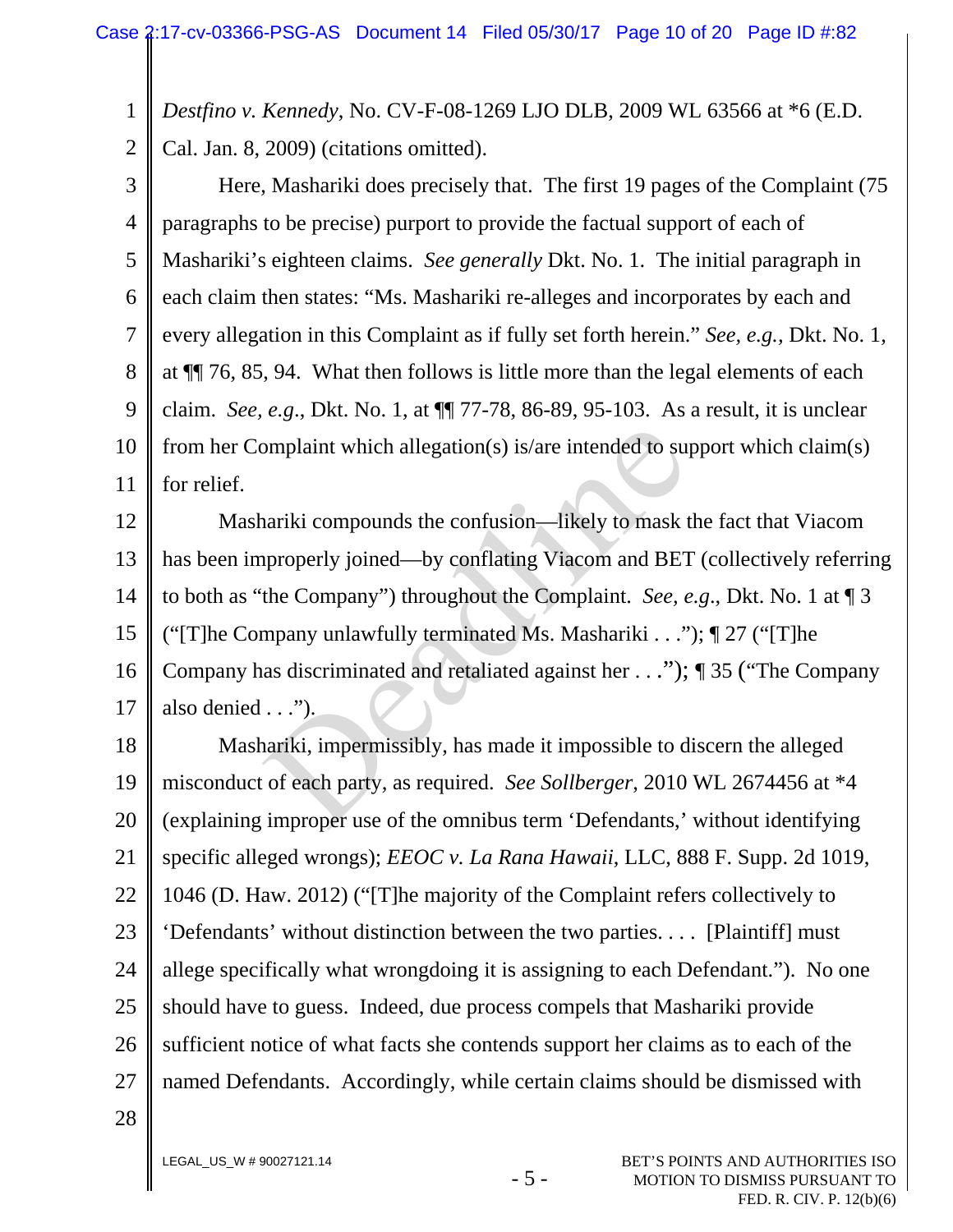1 2 prejudice (as discussed below), at a minimum, Mashariki should be required to eliminate the imprecision and guesswork required by her present Complaint.

## **IV. MASHARIKI'S SECOND, EIGHTH, AND EIGHTEENTH CLAIMS SHOULD BE DISMISSED FOR ADDITIONAL REASONS**

5 6 7 8 9 10 Setting aside, momentarily, that the current pleading fails to provide sufficient notice of her alleged claims, Mashariki's second claim (for hostile work environment based on sex under Title VII) and eighth claim for (for gender discrimination under the California Fair Employment and Housing Act ["FEHA"]) as asserted against Hill, and eighteenth claim as asserted against Viacom and BET (for defamation) should be dismissed with prejudice on other grounds.

11

3

4

12

## **A. Mashariki Cannot Assert A Claim Against Hill Under Her Second and Eighth Claims For Relief**

13 14 15 16 17 Although BET's former executive (and Mashariki's former supervisor), Hill, has not yet appeared, Mashariki has asserted claims against him, individually, in her second claim for relief alleging hostile work environment under Title VII and eighth claim for relief alleging gender discrimination under FEHA. *See* Dkt. No. 1 at 21:24-26 ("Count II"); 26:22-24 ("Count VIII"). tion) should be dismissed with prejudice on other<br> **Mashariki Cannot Assert A Claim Against H**<br>
and Eighth Claims For Relief<br>
pugh BET's former executive (and Mashariki's for<br>
appeared, Mashariki has asserted claims again

18 19 20 21 22 23 Hill, an individual, cannot be liable for a violation of Title VII. *See, e.g., Miller v. Maxwell Int'l, Inc*., 991 F.2d 583, 587 (9th Cir. 1993) (holding no individual liability under Title VII). Nor can he be held liable for gender discrimination under FEHA. *See Janken v. GM Hughes Elecs*., 46 Cal. App. 4th 55 (1996) (holding that a plaintiff cannot assert a claim for gender discrimination under FEHA against an individual employee supervisor).

24 25 Accordingly, as a matter of law, Hill should be dismissed with prejudice from the second and eighth claims for relief.

26

27

**B. Mashariki's Fails To State A Legally Viable Claim of Defamation**  In her eighteenth claim for relief, Mashariki contends BET defamed her. *See*

28

Dkt. No. 1 at ¶¶ 206-212. Defamation requires that Mashariki plead facts showing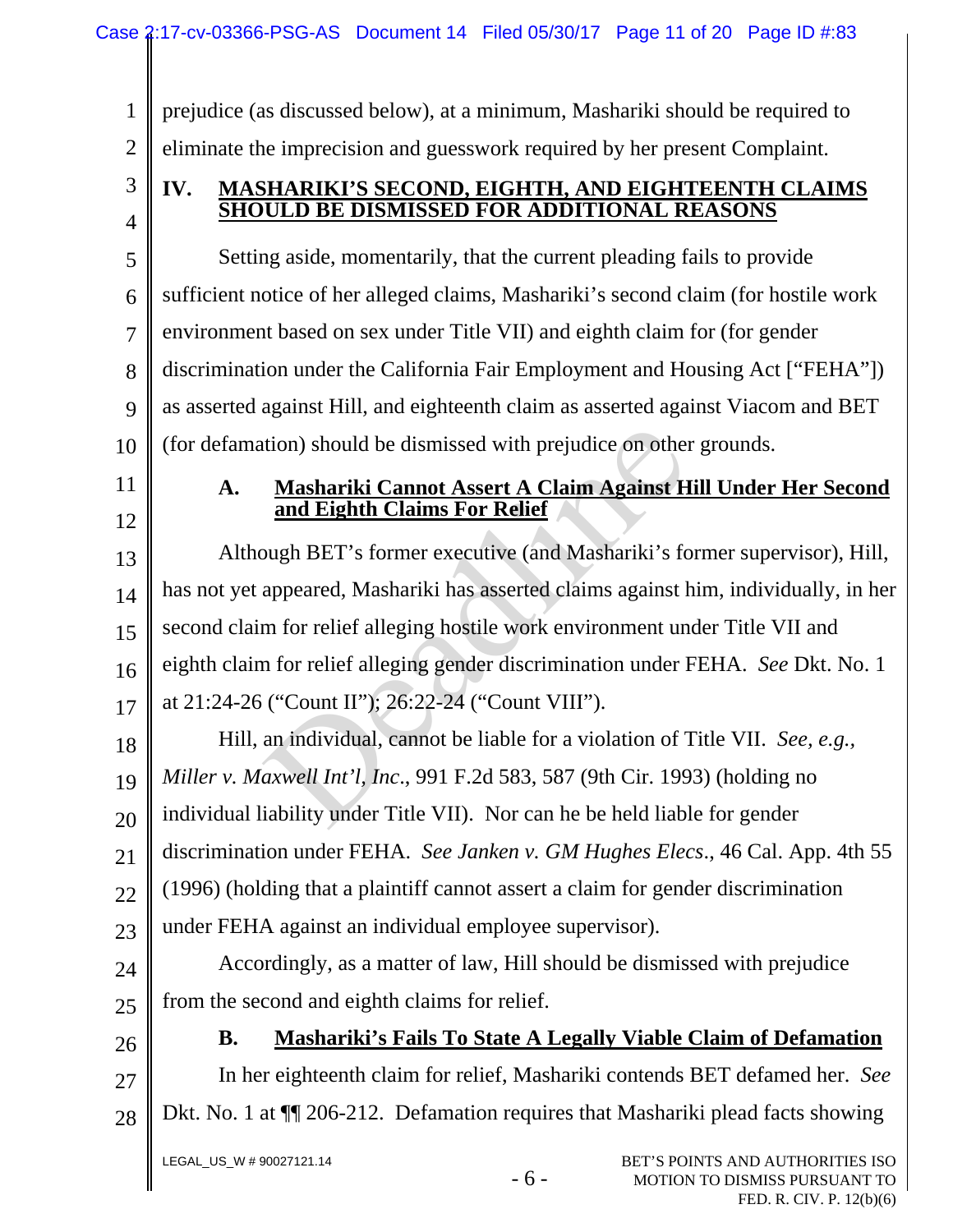1 2 3 4 that someone authorized to speak on behalf of BET: (i) intentionally published (ii) a statement of fact (iii) that is false, (iv) unprivileged, and (v) "has a natural tendency to injure or which causes special damage." *Smith v. Maldonado,* 72 Cal. App. 4th 637, 645 (1999); *see also* Cal. Civ. Code §§ 45, 46.

5 6 7 8 9 10 11 12 In Paragraph 207, Mashariki appears to premise her defamation claim on BET's alleged statements to the press "that Ms. Mashariki's March 30, 2017 email to her team misrepresented the facts and were without merit." Dkt. No. 1 at ¶ 207. Paragraph 206, the first paragraph listed in her defamation claim, however, also incorporates *every other paragraph in the Complaint*. *See* Dkt. No. 1 at ¶ 206. In so doing, it becomes anyone's guess whether the defamation statement is solely within Paragraph 207 or something found in the other 211 paragraphs of Mashariki's Complaint.

13 14 15 16 BET has combed through the Complaint. At best, it finds another five statements that Mashariki claims are untrue and, thus, may (or may not) be incorporated into her defamation claim. Regardless of whether she intended to rely on one or all of them, none states an actionable claim of defamation. becomes anyone's guess whether the defamation<br>graph 207 or something found in the other 211 pa<br>s Complaint.<br>has combed through the Complaint. At best, it fi<br>that Mashariki claims are untrue and, thus, may (d<br>into her defam

- 17
- 18

### **1. The "Statements" Described In Paragraphs 57, 70, 72 and 207 Are Too Vague To Be Actionable As Defamation**

19 20 21 22 23 24 25 26 27 A defamation claim cannot be premised on an ambiguous alleged statement: "[A]lthough a plaintiff need not plead the allegedly defamatory statement verbatim, the allegedly defamatory statement must be specifically identified, and the plaintiff must plead the substance of the statement." *Jacobson v. Schwarzenegger*, 357 F. Supp. 2d 1198, 1216 (C.D. Cal. 2004). A plaintiff must also "specifically identify who made the statements, when they were made and to whom they were made." *PAI Corp. v. Integrated Sci. Sols., Inc*., No. C-06-5349 JSW (JCS), 2007 WL 1229329, at \*9 (N.D. Cal. Apr. 25, 2007). Of the six alleged statements that Mashariki may be relying on for her

28 defamation claim, four are too vague to be actionable. Mashariki alleges: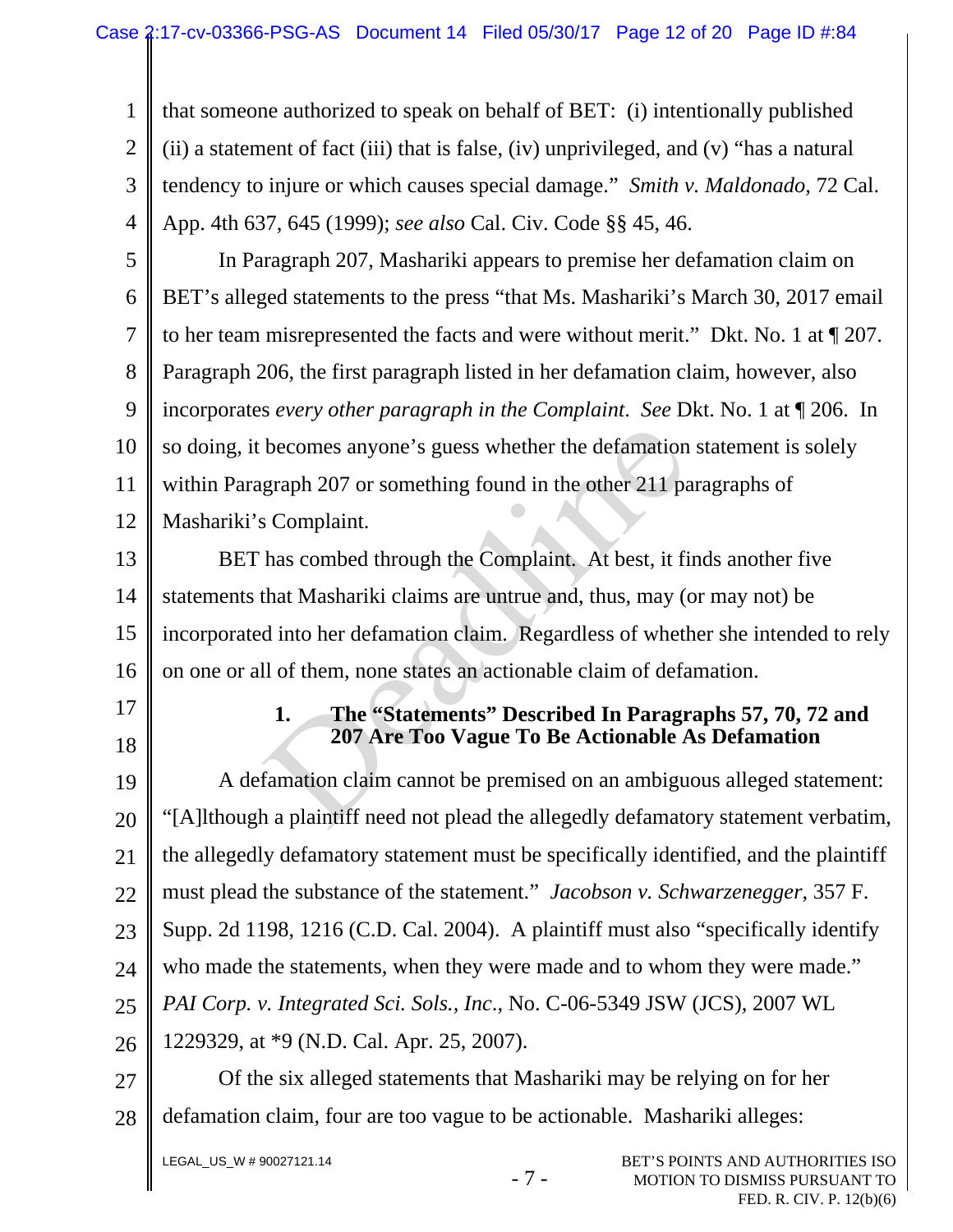| 1              |                          |                                                                            |
|----------------|--------------------------|----------------------------------------------------------------------------|
| $\overline{2}$ | Paragraph 57             | "Upon information and belief  a senior BET executive                       |
| 3              |                          | defamed Ms. Mashariki by telling employees that she was                    |
| 4              |                          | 'faking' her condition these untrue and defamatory                         |
| 5              |                          | comments were rampant throughout the Company." Dkt. No. 1                  |
| 6              |                          | at $\P$ 57.                                                                |
| 7              | Paragraph 70             | "In response to press inquiries about Ms. Mashariki's email, the           |
| 8              |                          | Company commented that, 'These claims misrepresent the facts               |
| 9              |                          | and are without merit. We strongly deny any allegation of                  |
| 10             |                          | wrongdoing. In addition, we will not comment on specific                   |
| 11             |                          | employee matters.' Carlos Greer, <i>Exec shake-up at BET is</i>            |
| 12             |                          | 'next-level crazy', Page Six, March 31, 2017." Dkt. No. 1 at               |
| 13             |                          | $\P$ 70.                                                                   |
| 14             | Paragraph 72             | "In the media storm that ensued, several anonymous 'insiders'              |
| 15             |                          | made comments to the press that supported the Company's                    |
| 16             |                          | implied messaging. For instance, a network insider informed                |
| 17             |                          | Page Six that, '[Ms. Mashariki] was terminated as a result of her          |
| 18             |                          | own performance prior to taking medical leave. They then                   |
| 19             |                          | allowed her to keep her contract, so she was able to keep her              |
| 20             |                          | salary and benefits after being diagnosed. She is definitely               |
| 21             |                          | terminated.' Carlos Greer, Exec shake-up at BET is 'next-level             |
| 22             |                          | <i>crazy'</i> , Page Six, March 31, 2017." Dkt. No. 1 at ¶72.              |
| 23             | Paragraph 207            | "BET harmed Ms. Mashariki by falsely telling reporters that                |
| 24             |                          | Ms. Mashariki's March 30, 2017 email to her team                           |
| 25             |                          | misrepresented the facts and were without merit." Dkt. No. 1 at            |
| 26             |                          | $\P$ 207.                                                                  |
| 27             |                          |                                                                            |
| 28             |                          |                                                                            |
|                | LEGAL_US_W # 90027121.14 | BET'S POINTS AND AUTHORITIES ISO<br>$-8-$<br>MOTION TO DISMISS PURSUANT TO |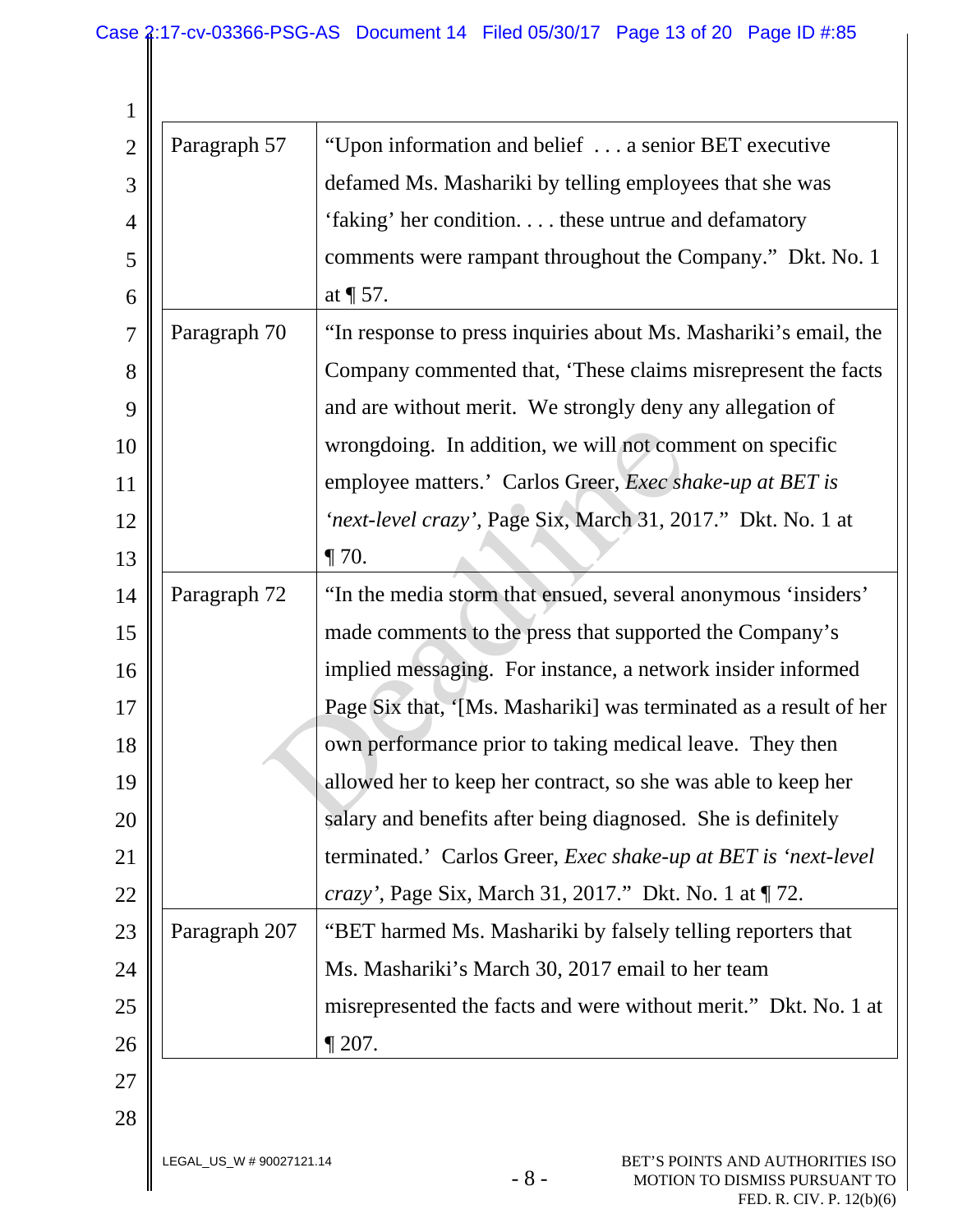1 2 3 4 5 6 7 8 9 10 11 12 13 14 15 16 17 18 19 20 21 22 23 24 25 26 27 28 In each of these four statements, Mashariki fails to plead sufficient (critical) facts such as *who* the purported speaker was, and to *whom*, in *what context*, or *when* the statement was purportedly made. The lack of specifics forecloses a determination of whether each alleged statement is opinion, true, or subject to any potential privileges. *See, e.g., United States ex rel. Fryberger v. Kiewit Pac. Co*., 41 F. Supp. 3d 796, 814-15 (N.D. Cal. 2014) (dismissing plaintiff's defamation claim without leave to amend because the Second Amended Complaint "repeat[ed] the same" "impermissibly vague and conclusory" allegations that "did not permit the Court to identify the statements at issue, nor to conclude whether the statements were permissible 'opinion' statement" as in the First Amended Complaint.). Without such information, neither Defendants nor the Court can "reasonably infer" that Mashariki was defamed. *See Richardson v. HRHH Gaming Senior Mezz, LLC*, 99 F. Supp. 3d 1267, 1278 (D. Nev. 2015) ("Because 'Plaintiff fail[ed] to identify the persons that made the allegedly defamatory statements, who the statements were published to, and when the statements were made,'" the Court could not "reasonably infer" that Defendant had defamed Plaintiff[;]" defamation claim dismissed). Accordingly, to the extent Mashariki's defamation claim is based on these statements, it fails. **2. The Statements Described In Paragraphs 68 and 71, Stating Mashariki Was Leaving BET, Are Not Actionable As The Complaint Demonstrates That, When Made, They Were True**  This leaves Mashariki with two of her original six potentially allegedly defamatory statements to support her claim. They fail because, as Mashariki's Complaint reveals, when made—the statements were true. It is Hornbook law that truth is an absolute defense to a claim of defamation. *See, e.g.*, Cal. Civ. Code §§ 45-46 (requiring "false publications" for libel or slander). Those two relevant statements are: ssible 'opinion' statement" as in the First Amend<br>
out such information, neither Defendants nor the<br>
Mashariki was defamed. *See Richardson v. HRH.*<br>
99 F. Supp. 3d 1267, 1278 (D. Nev. 2015) ("Bec<br>
the persons that made th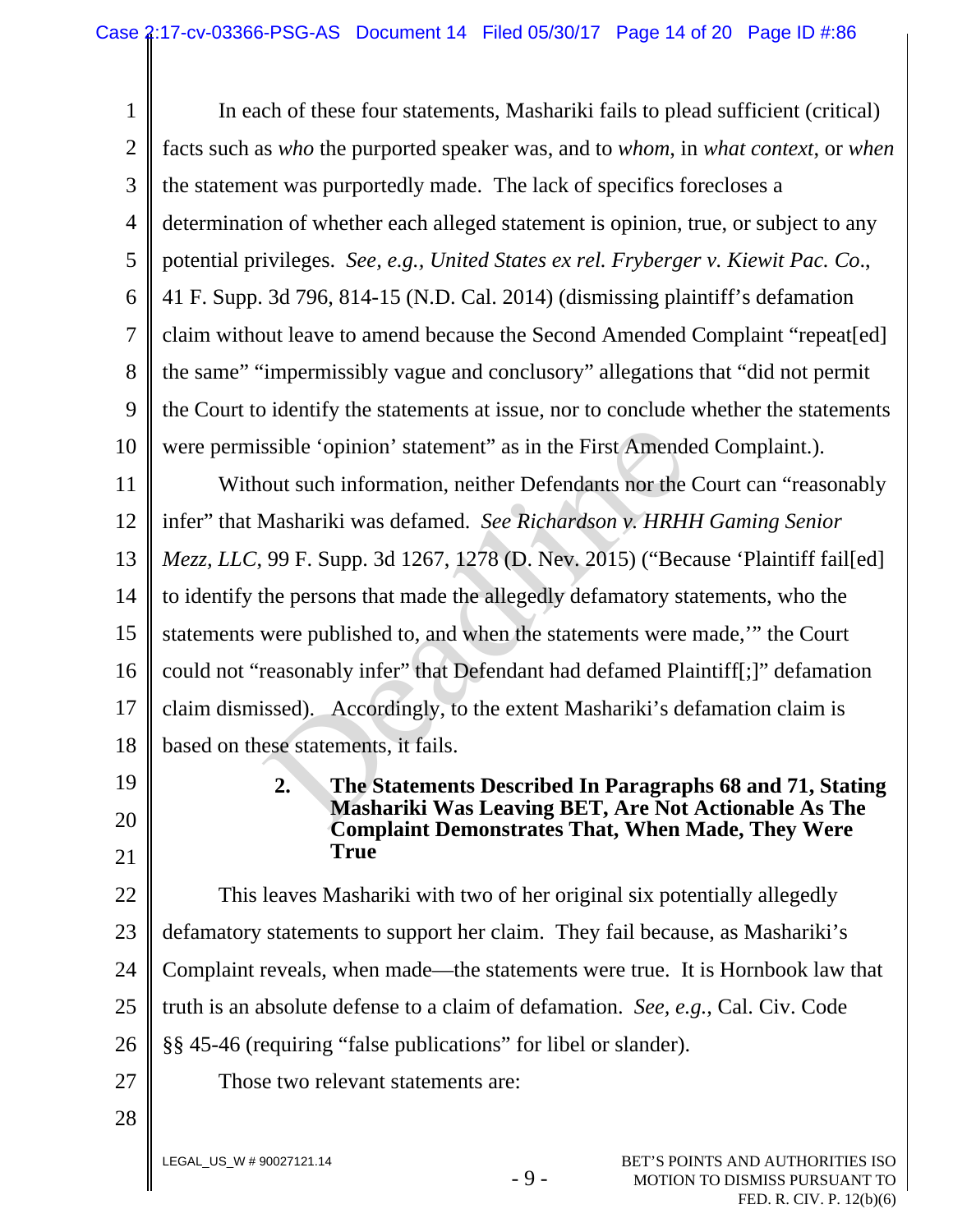| Paragraph 68                                                                                                                                                                                                                               |                                                                        |        | "[On March 29, 2017,] $\dots$ Ms. Lee falsely claimed that,                                                                |  |
|--------------------------------------------------------------------------------------------------------------------------------------------------------------------------------------------------------------------------------------------|------------------------------------------------------------------------|--------|----------------------------------------------------------------------------------------------------------------------------|--|
|                                                                                                                                                                                                                                            |                                                                        |        | 'Additionally, Zola Mashariki, EVP, and Head of Original                                                                   |  |
|                                                                                                                                                                                                                                            |                                                                        |        | Programming, will also be departing the network." Dkt. No. 1                                                               |  |
|                                                                                                                                                                                                                                            |                                                                        |        | at $\P$ 68 (see also $\P$ 65, referencing statement generally).                                                            |  |
| Paragraph 71                                                                                                                                                                                                                               |                                                                        |        | "The Company later repeated its false statement that Ms.                                                                   |  |
|                                                                                                                                                                                                                                            |                                                                        |        | Mashariki was no longer an employee: 'BET rep Tracy                                                                        |  |
|                                                                                                                                                                                                                                            |                                                                        |        | McGraw, who confirms that Mashariki is no longer with the                                                                  |  |
|                                                                                                                                                                                                                                            |                                                                        |        | network, insists that they did nothing wrong.'" Dkt. No. 1                                                                 |  |
|                                                                                                                                                                                                                                            | at $\P$ 71.                                                            |        |                                                                                                                            |  |
|                                                                                                                                                                                                                                            |                                                                        |        |                                                                                                                            |  |
| Here, Mashariki admits she was told on February 28, 2017, that her                                                                                                                                                                         |                                                                        |        |                                                                                                                            |  |
| employment was being terminated. Dkt. No. 1 at ¶ 63. Thus, BET's CEO's                                                                                                                                                                     |                                                                        |        |                                                                                                                            |  |
| statement that Mashariki would be "departing the network" and, later,                                                                                                                                                                      |                                                                        |        |                                                                                                                            |  |
| Ms. McGraw's alleged "confirmation" that Ms. Mashariki was "no longer with the                                                                                                                                                             |                                                                        |        |                                                                                                                            |  |
| network" were both true statements. Because a required element of defamation is                                                                                                                                                            |                                                                        |        |                                                                                                                            |  |
| that the statement be untrue—and neither described comment on its face is untrue—                                                                                                                                                          |                                                                        |        |                                                                                                                            |  |
|                                                                                                                                                                                                                                            | these alleged statements cannot be considered defamatory. <sup>4</sup> |        |                                                                                                                            |  |
| 3.                                                                                                                                                                                                                                         | <b>Made With Malice</b>                                                |        | <b>Mashariki's Defamation Claim Further Fails Because She</b><br><b>Has Not Pled Facts Demonstrating Any Statement Was</b> |  |
|                                                                                                                                                                                                                                            |                                                                        |        | Finally, it is axiomatic that a defamation cause of action cannot be                                                       |  |
|                                                                                                                                                                                                                                            |                                                                        |        | maintained against a "public figure" unless the plaintiff sufficiently pleads facts                                        |  |
| demonstrating the alleged false statement(s) was/were made with malice. See                                                                                                                                                                |                                                                        |        |                                                                                                                            |  |
| Makaeff v. Trump Univ., LLC, 715 F.3d 254, 270 (9th Cir. 2013) (applying                                                                                                                                                                   |                                                                        |        |                                                                                                                            |  |
| California law: "Because Trump University is a limited purpose public figure, to                                                                                                                                                           |                                                                        |        |                                                                                                                            |  |
| prevail on its defamation claim it must establish that Makaeff made her statements                                                                                                                                                         |                                                                        |        |                                                                                                                            |  |
|                                                                                                                                                                                                                                            |                                                                        |        |                                                                                                                            |  |
| Moreover, the alleged statement in Paragraph 68 is also privileged under the<br>common interest privilege. See Cal. Civ. Code 47(c). Lee sent the email<br>referenced in Paragraph 68 to personnel of BET and there is no claim of malice. |                                                                        |        |                                                                                                                            |  |
| See id.<br>LEGAL_US_W # 90027121.14                                                                                                                                                                                                        |                                                                        | $-10-$ | BET'S POINTS AND AUTHORITIES ISO<br>MOTION TO DISMISS PURSUANT TO                                                          |  |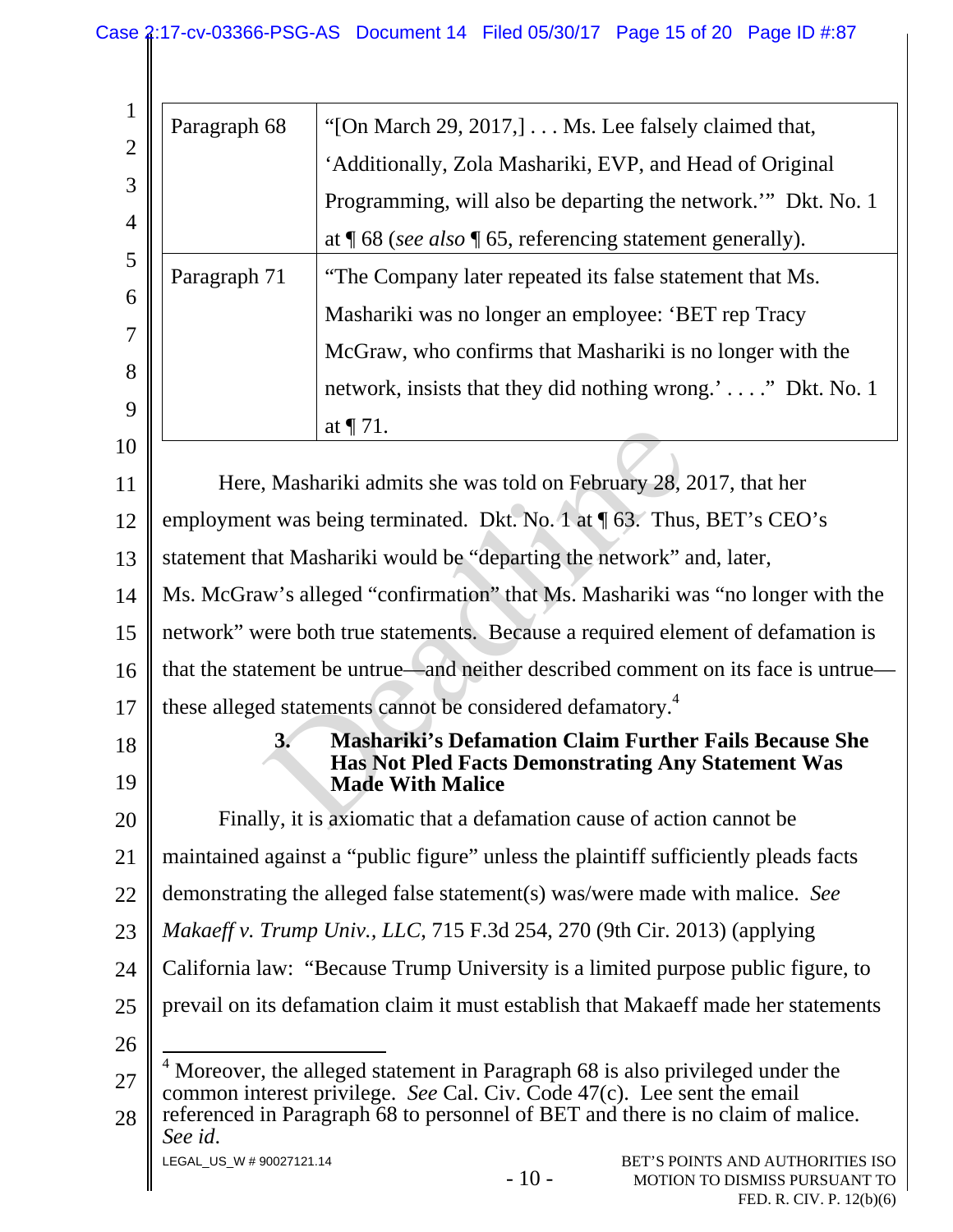LEGAL\_US\_W # 90027121.14 - 11 - BET'S POINTS AND AUTHORITIES ISO MOTION TO DISMISS PURSUANT TO 1 2 3 4 5 6 7 8 9 10 11 12 13 14 15 16 17 18 19 20 21 22 23 24 25 26 27 28 with 'actual malice,' i.e., knowledge of their falsity or reckless disregard of their truth.") (citations omitted). California recognizes that an individual need not be a general public figure, but may be a limited purpose (or "vortex") public figure with respect to the underlying alleged statements. *See Ampex Corp. v. Cargle*, 128 Cal. App. 4th 1569, 1577 (2005) ("The limited purpose public figure is an individual who voluntarily injects him or herself or is drawn into a specific public controversy, thereby becoming a public figure on a limited range of issues."). The California Supreme Court explained the rationale behind the limited purpose public figure rule in *Reader's Digest Association v. Superior Court*, 37 Cal.3d 244 (1984): [P]ublic figures are generally less vulnerable to injury from defamation because of their ability to resort to effective "self help." Such persons ordinarily enjoy considerably greater access than private individuals to the media and other channels of communication. This access in turn enables them to counter criticism and to expose the fallacies of defamatory statements. . . . [P]ublic figures are [also] less deserving of protection than private persons because public figures, like public officials, have "voluntarily exposed themselves to increased risk of injury from defamatory falsehood concerning them." 37 Cal.3d at 253 (*citing Gertz v. Robert Welch, Inc*., 418 U.S. 323, 344 (1974)). Here, Mashariki, as she describes herself, is "one of the entertainment industry's most sought-after creative minds." Dkt. No. 1 at ¶ 1. She worked as an Executive Vice President and Head of Original Programming for BET (Dkt. No. 1 at ¶ 17)—a household name and the premier television network focused on Black audiences. *See also* Dkt. No. ¶ 5 (alleging Mashariki joined BET because "BET's brand spoke to her.") By doing so, Mashariki invited and accepted the potential media attention and public commentary that would follow. *See, e.g., McGarry v. Univ. of San Diego*, 154 Cal. App. 4th 97, 115 (2007) ("[O]ne's voluntary decision to pursue a career in sports, whether as an athlete or a coach, 'invites attention and comment' regarding his job performance and thus constitutes an assumption of the risk of negative publicity.") (citing *Barry v. Time, Inc.*, 584 F. Supp. 1110, 1119 [P]ublic figures are generally less vulnerable<br>from defamation because of their ability to<br>effective "self help." Such persons ordina<br>considerably greater access than private individ<br>media and other channels of communicat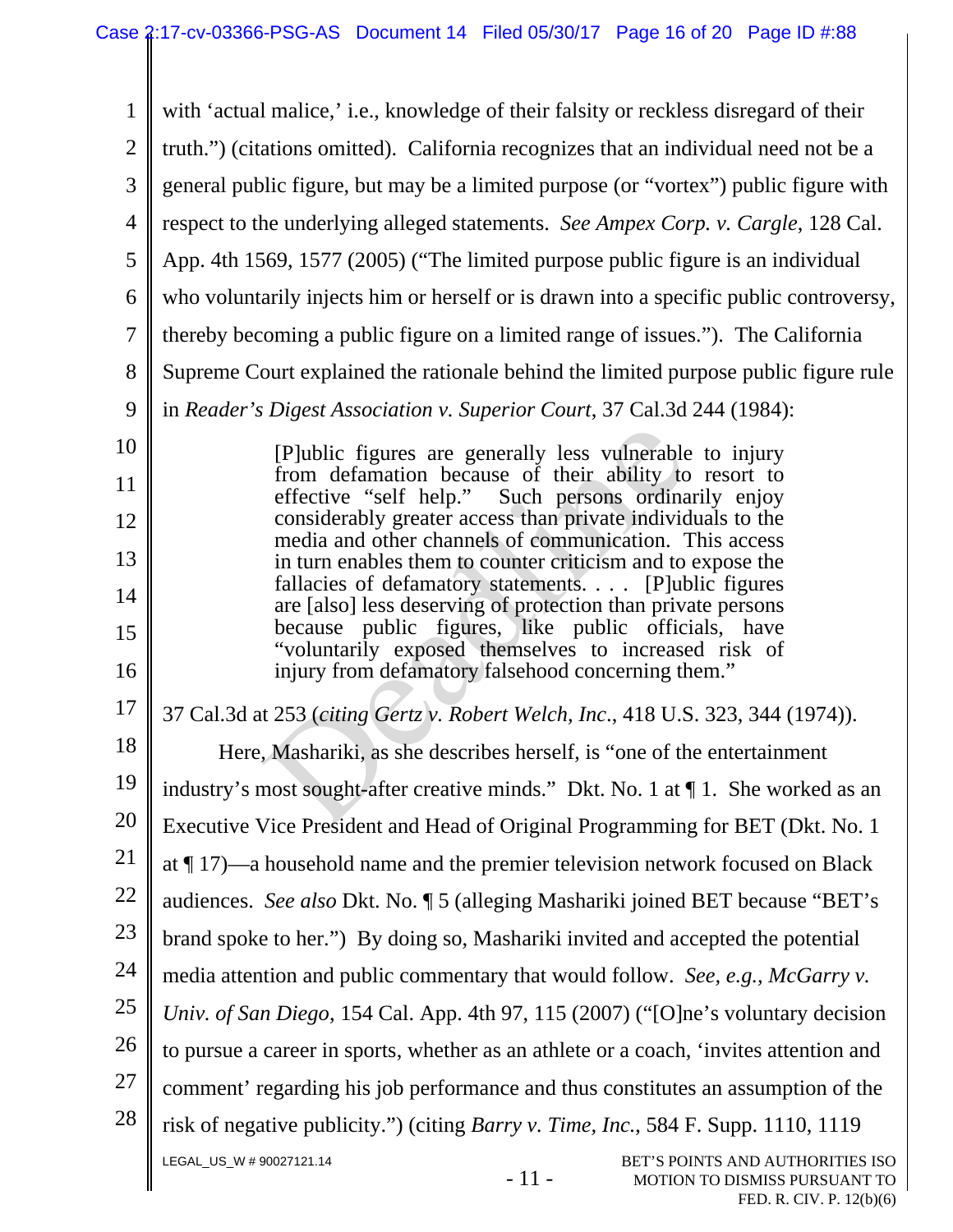1 2 3 4 (N.D. Cal. 1984). Indeed, as Mashariki alleges, the press was interested in her employment status, and the attention it received, due to the confusion Mashariki's email caused, accompanied by her lawyer's statements to the press, resulted in a "media storm." Dkt. No. 1 at  $\P$  68-70, 72; RJN B.

5 6 7 8 9 10 11 12 13 14 15 Given Mashariki's high-profile position at BET, there should be no dispute she is a public figure or, at the very least, a limited purpose public figure. *See, e.g., Roe v. Doe*, No. C 09-0682 PJH, 2009 U.S. Dist. LEXIS 59440, at \*35 (N.D. Cal., Jun. 20, 2009) (holding a basketball coach/general manager for NBA franchises was a limited-purpose public figure for purposes of statements regarding performance); *Gilbert v. Sykes*, 147 Cal. App. 4th 13, 26 (2007) (holding a plastic surgeon plaintiff became a limited purpose public figure by injecting himself into the public debate regarding plastic surgery and personal enhancement); *Rudnick v. McMillan*, 25 Cal. App. 4th 1183, 1190 (1994) (holding plaintiff was a limited public figure by speaking to a publisher about his concerns regarding publicly held reserved land and working with the publisher to edit an article for publication). e); *Gilbert v. Sykes*, 147 Cal. App. 4th 13, 26 (20<br>intiff became a limited purpose public figure by i<br>lebate regarding plastic surgery and personal enha<br>25 Cal. App. 4th 1183, 1190 (1994) (holding plain<br>re by speaking to

16 17 18 19 20 21 22 23 24 25 Accordingly, Mashariki must plead facts sufficiently demonstrating any or all of the six allegedly defamatory statements were made with actual malice. *See Nicosia v. De Rooy*, 72 F. Supp. 2d 1093, 1108 (N.D. Cal. 1999) ("Public figures must prove actual malice in order to recover on defamation claims); *see also Kottle v. Northwest Kidney Ctrs.*, 146 F.3d 1056, 1063 (9th Cir. 1998) ("[W]hen 'a plaintiff seeks damages . . . for conduct which is prima facie protected by the First Amendment, the danger that the mere pendency of the action will chill the exercise of First Amendment rights requires more specific allegations than would otherwise be required.'") (*quoting Franchise Realty Interstate Corp. v. Bd. of Culinary Workers*, 542 F.2d 1076, 1083 (9th Cir. 1976)).

26 27 28 Mashariki, however, does not even come close—relying again on legal conclusions that do not meet the minimum pleading requirements, let alone the elevated standard for malice. *See e.g*., Dkt. No. 1 at ¶ 211 ("Defendants' conduct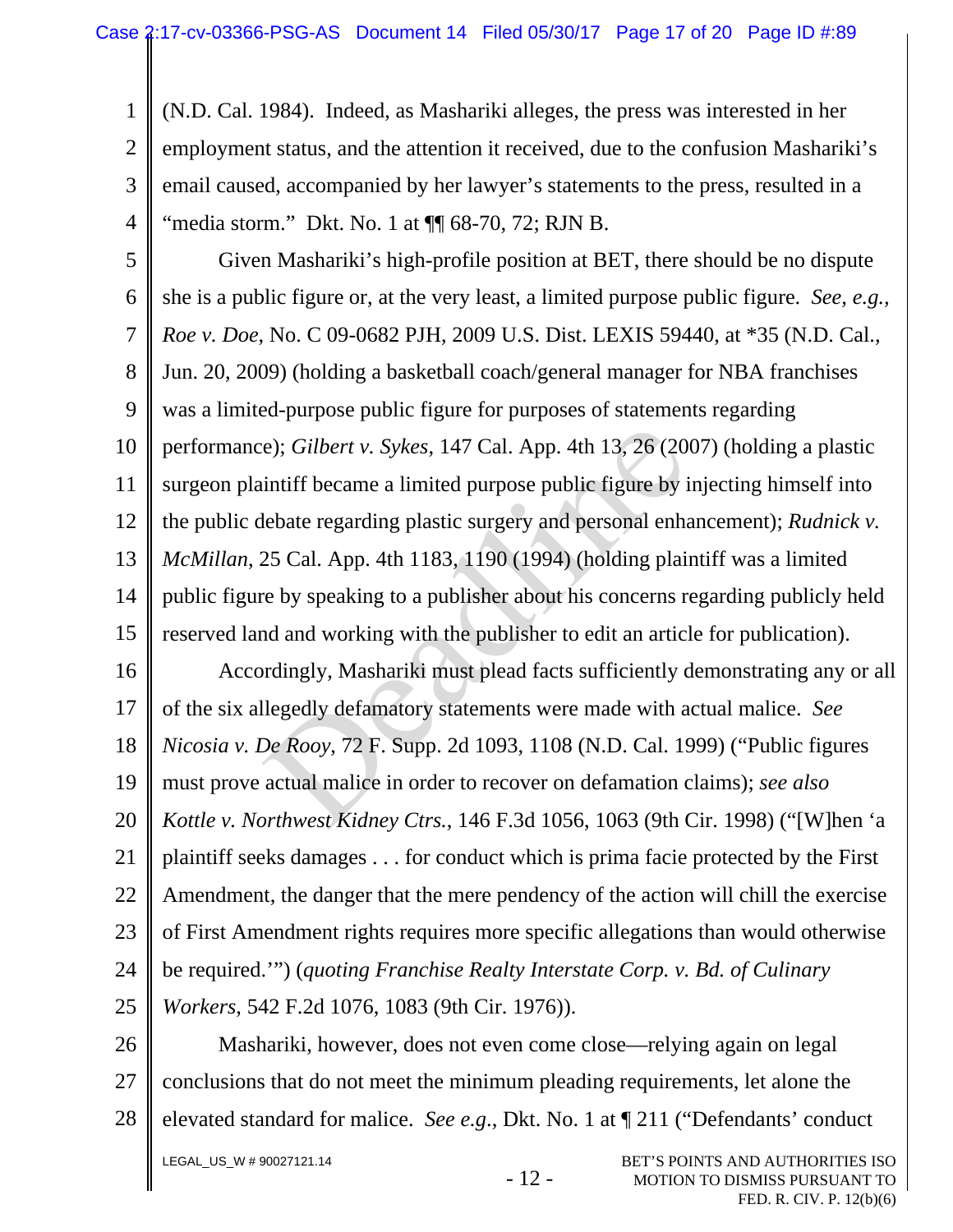1 2 3 4 5 6 7 has been deliberate, willful, oppressive, malicious, fraudulent, and conducted in callous disregard of Ms. Mashariki's rights[.]") Such conclusive allegations do not satisfy her pleading requirement. *See, e.g.*, *Makaeff*, 715 F.3d at 270 (a limitedpurpose public figure "must show by clear and convincing evidence that [defendant] 'entertained serious doubts as to the truth' of [its] statements.") (citations omitted). Accordingly, for this independent reason, Mashariki's defamation claim should be dismissed.

8 9

## **C. Mashariki's Deficient Second, Eighth, and Eighteenth Claims For Relief Should Be Dismissed Without Leave to Amend**

10 11 12 13 14 15 16 17 18 19 20 As the Ninth Circuit has recognized, a dismissal of a complaint with prejudice is proper when a court finds that "allegation[s] of other facts consistent with the challenged pleading could not possibly cure the deficiency." *Schreiber Distrib. Co*. *v. Serv-Well Furniture Co.*, 806 F.2d 1393, 1401 (9th Cir. 1986); *see also Eminence Capital LLC v. Aspeon, Inc.*, 316 F.3d 1048, 1052 (9th Cir. 2003) (recognizing that dismissal with prejudice is appropriate where it is clear "that the complaint could not be saved by amendment."); *Saul v. United States*, 928 F.2d 829, 843 (9th Cir. 1991) (denying plaintiff leave to amend, despite his offer of proof to add injunctive and class relief to his prayer for relief: "A district court does not err in denying leave to amend where the amendment would be futile, or where the amended complaint would be subject to dismissal.") (citations omitted). ie Ninth Circuit has recognized, a dismissal of a c<br>proper when a court finds that "allegation[s] of c<br>allenged pleading could not possibly cure the defi-<br>*v. Serv-Well Furniture Co.*, 806 F.2d 1393, 1401<br>nce Capital LLC

21 22 23 24 25 26 Here, Mashariki's second and eighth claims, as asserted against Hill and her eighteenth claim cannot be cured by amendment. Neither Title VII nor FEHA allow for individual liability, as asserted in the second and eighth claims. As for her defamation (eighteenth claim)—even if Mashariki were to try to clarify the vagueness of her Complaint and specifically incorporate the alleged comments about which she complains—it will still fail for three reasons.

27 28 First, presumably if Mashariki had known the names of the alleged speakers or could have provided more detail as to the four vague allegations, she would have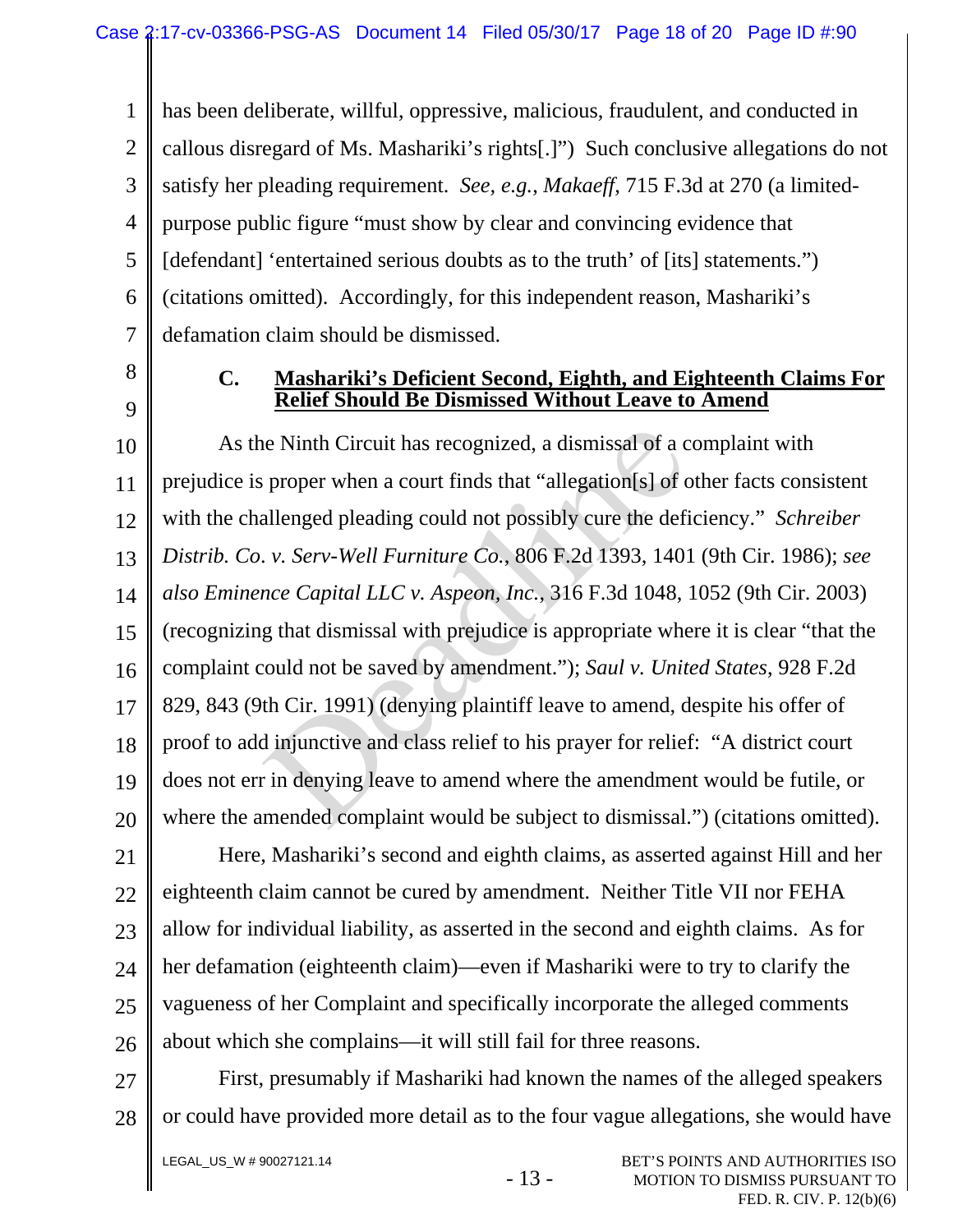1 2 3 4 5 6 7 8 9 so pled. Second, as for the two statements that are demonstratively true, she cannot cure that. Third, as for malice, again, if Mashariki had facts that would suggest that any of the statements were made out of malice, presumably she would have asserted those facts. Nor does it seem likely that any facts demonstrating malice by the alleged speaker at the time the statement was made exists: (i) three of the identified statement are denials of her allegations of wrongdoing (thus invited by her email to her "team" and statements to the press); (ii) two were Lee's vanilla statement that Mashariki would be leaving BET; and (iii) the last is asserted on "information and belief" and may never have happened, at all.

10 11 12 13 14 15 16 17 18 19 20 21 22 23 24 25 26 27 Accordingly, absent a legitimate offer of proof as to how Mashariki could possibly cure these defects—something Mashariki will be unable to provide—the Court should dismiss her second and eighth claims asserted against Hill and her eighteenth claim of defamation, without leave to amend. *See Foman v. Davis*, 371 U.S. 178, 183 (1962) (leave to amend is unnecessary where any such amendment would be "futile."). Anything less would unfairly require BET to expend additional financial and other resources defending against insufficiently pled (and, ultimately, not legally cognizable) claims. *See Twombly*, 550 U.S. at 546 (in analyzing the sufficiency of plaintiff's allegations, "[i]t is one thing to be cautious before dismissing a[] . . . complaint in advance of discovery, but quite another to forget that proceeding to . . . discovery can be expensive."); *Associated Gen. Contractors of Cal., Inc. v. Carpenters*, 459 U.S. 519, 528, n. 17 (1983) ("[A] district court must retain the power to insist upon some specificity in pleading before allowing a potentially massive factual controversy to proceed."). *That*, in turn, would allow Mashariki to misuse the judicial process—something this Court should not allow. ordingly, absent a legitimate offer of proof as to here these defects—something Mashariki will be und dismiss her second and eighth claims asserted a claim of defamation, without leave to amend. See 83 (1962) (leave to am

28